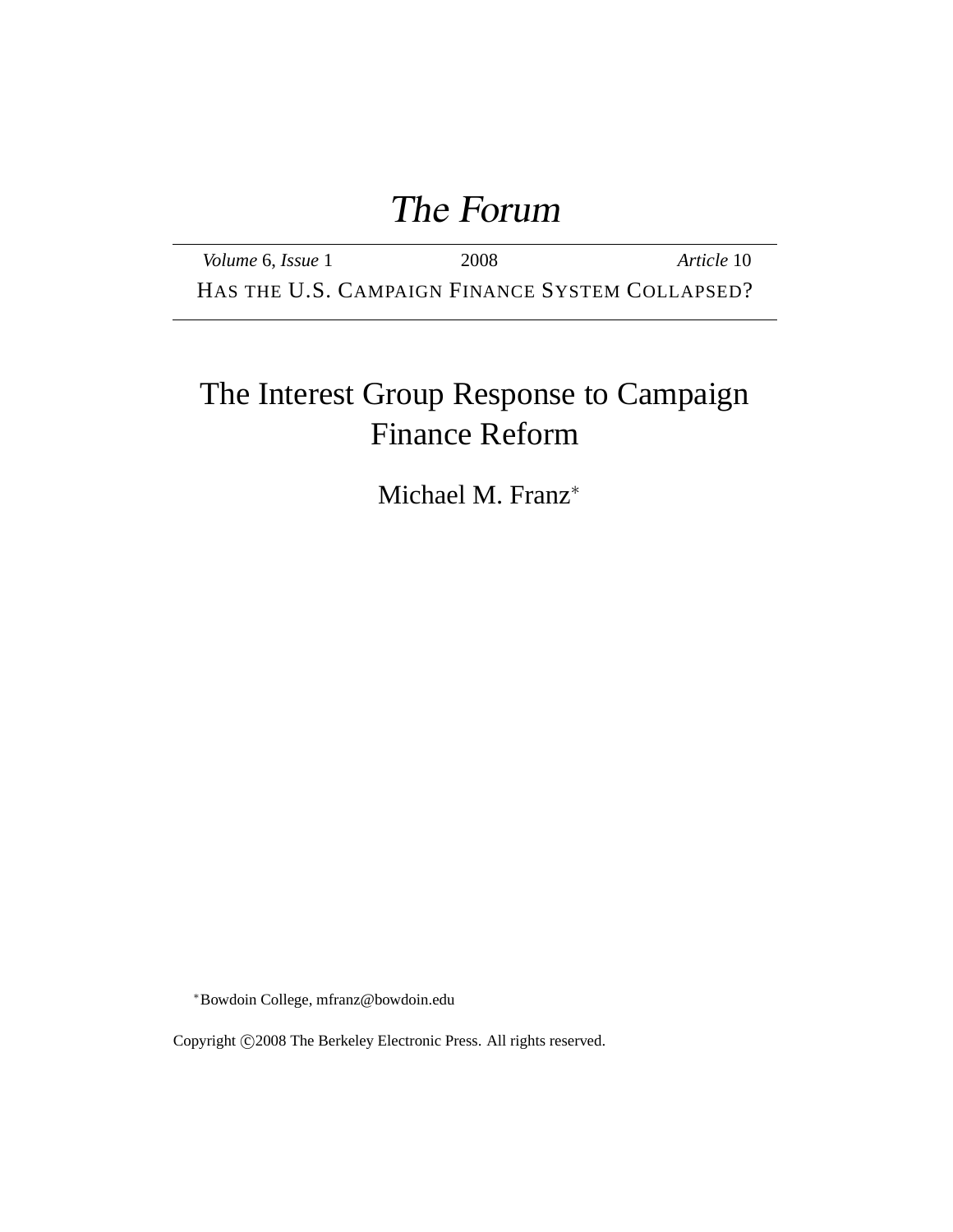## The Interest Group Response to Campaign Finance Reform<sup>∗</sup>

Michael M. Franz

#### **Abstract**

Has the most recent campaign finance reform failed relative to interest groups? More broadly, what's next in the realm of interest group electioneering? This paper explores the role of interest groups in two areas: as contributors to candidates and parties and as candidate and issue advocates. Overall, the numbers reported here show that direct interest group influence with candidates and parties likely declined in the wake of reform. On the other hand, recent uncertainty in the regulatory environment should foster the expansion of interest group advocacy efforts (and has already done so in this year's presidential primary elections). On this score, the attempts of reformers to reduce interest group electioneering have likely failed. Instead of concluding that such a development is bad for American elections, however, this paper argues that such discontent is misplaced.

**KEYWORDS:** campaign finance, 527s, issue advocacy, soft money, PACs

<sup>∗</sup>Michael M. Franz is assistant professor of Government and Legal Studies at Bowdoin College. He is co-author of *Campaign Advertising and American Democracy* (2007, Temple University Press) and author of *Choices and Changes: Interest Groups in the Electoral Process*(2008, Temple University Press), the latter being an investigation of interest group electioneering from the mid-1970s until 2004. He has published in *American Journal of Political Science*, *The Journal of Politics*, *Political Behavior*, *The Sociological Quarterly*, and *Social Science Quarterly*. He was awarded the E.E. Schattschneider Prize in 2007 by the American Political Science Association for the best dissertation in the field of American government.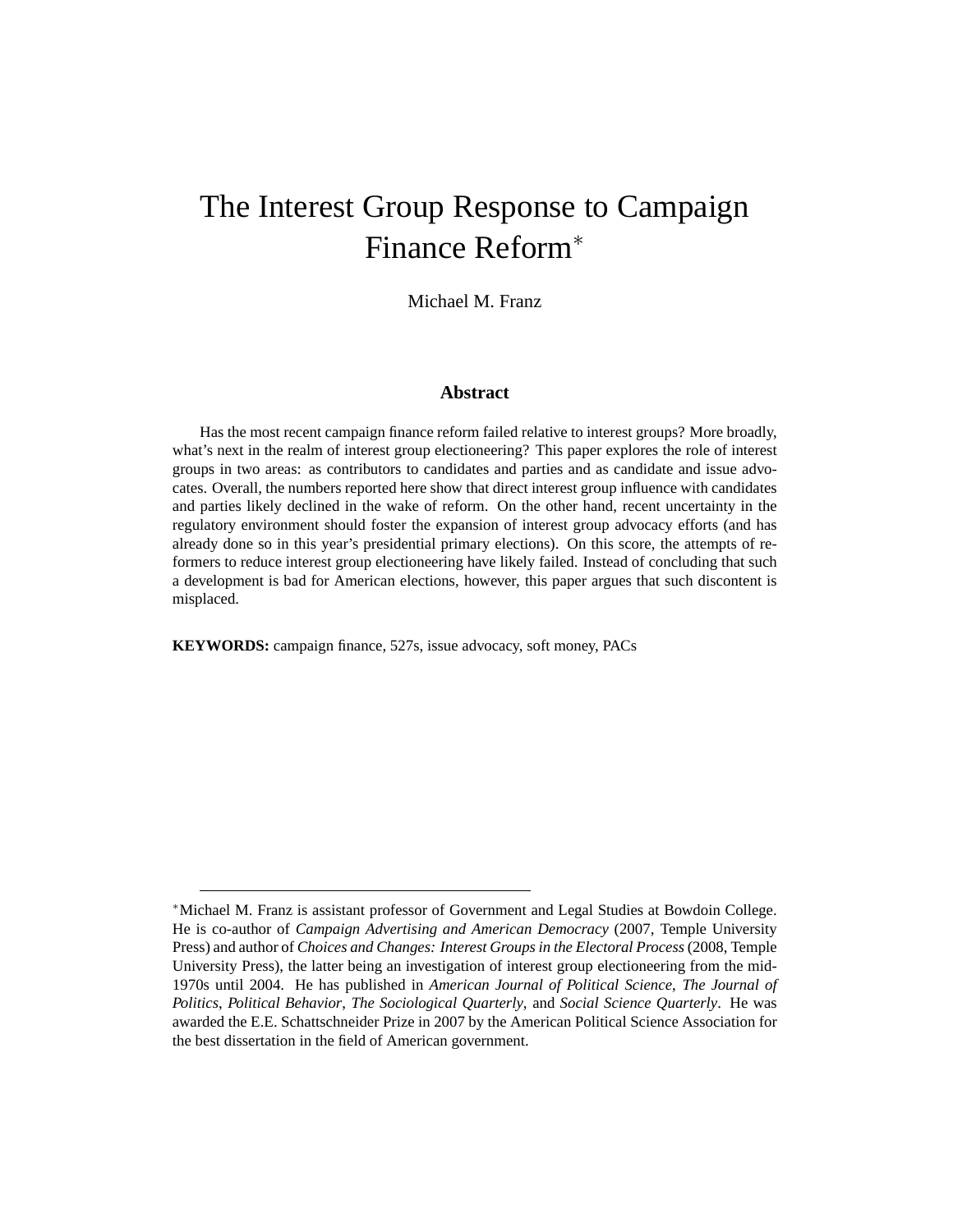$\overline{a}$ 

Political scientist Marc Petracca observed in 1992 that scholars of interest groups often discuss changes in interest group politics as "explosions" (1992: 11- 13). He noted this pattern before interest groups in the 1990s expanded their presence in American politics even further with soft money party donations and with issue advocacy television ads. If interest groups "exploded" in the 1960s with their lobbying and advocacy, however, they surely went nuclear in the 1990s. Pressure group electioneering was so powerful a presence in the elections of 1994-2002, that Congress in 2002 was compelled to pass the first major campaign finance reform in a generation, the Bi-Partisan Campaign Reform Act (BCRA). *The New York Times* declared its passage "a victory for all Americans" (Editorial, A36, 3/21/2002).

There were really two main concerns about interest group electioneering that were addressed in BCRA: soft money contributions by interest groups to nonfederal party accounts and issue advocacy advertisements by interest groups that featured federal candidates but avoided "magic words." BCRA eliminated the first concern with a near-complete ban on soft money for parties and attempted to handle the second with the establishment of the "electioneering communication." This category of election-related message (presumably) mandated that any interest group ad aired within 60-days of a general election or 30-days of a primary, *and* that featured or pictured a candidate for federal office, be paid with hard money dollars out of a regulated PAC account.<sup>2</sup>

As with all things campaign finance, however, this latter restriction was merely prologue to yet another chapter in the "explosion" narrative. By 2004, 527s were nearly a household name, and by 2007 (in a controversial decision in *FEC v. Wisconsin Right to Life*), two new Supreme Court justices seemed poised to help dismantle some of the BCRA regime (Hasen 2008). This raises the question posed here: has BCRA failed relative to interest groups? More broadly, what's next in the realm of interest group electioneering?

I shall begin with a discussion of soft money contributions by interest groups, considering more broadly the role of interest groups as investors in parties and candidates. I shall then examine the nature and extent of issue advocacy

<sup>&</sup>lt;sup>1</sup> Magic Words were first established in a footnote in the Supreme Court's 1976 decision in *Buckley v. Valeo*. The court listed eight phrases that it believed clearly established an election message. These magic words are: "vote for," "elect," "support," "cast your ballot for," "Smith for Congress," "vote against," "defeat," or "reject." By the 1990s, the presence of these words had developed into the legal bright line between regulated election ads and non-regulated issue ads. 2

<sup>&</sup>lt;sup>2</sup> PACs are committees most often formed by corporations and unions to collect contributions from employees or members to be spent on federal electoral activity. It is beyond the scope of this paper to outline all of the rules relative to interest groups and elections, but for much more information on the legal dos and don'ts I recommend *The New Campaign Finance Sourcebook* (Corrado et al 2005). In particular, Chapters 1 and 2 offer the best history available of the evolution of campaign finance laws.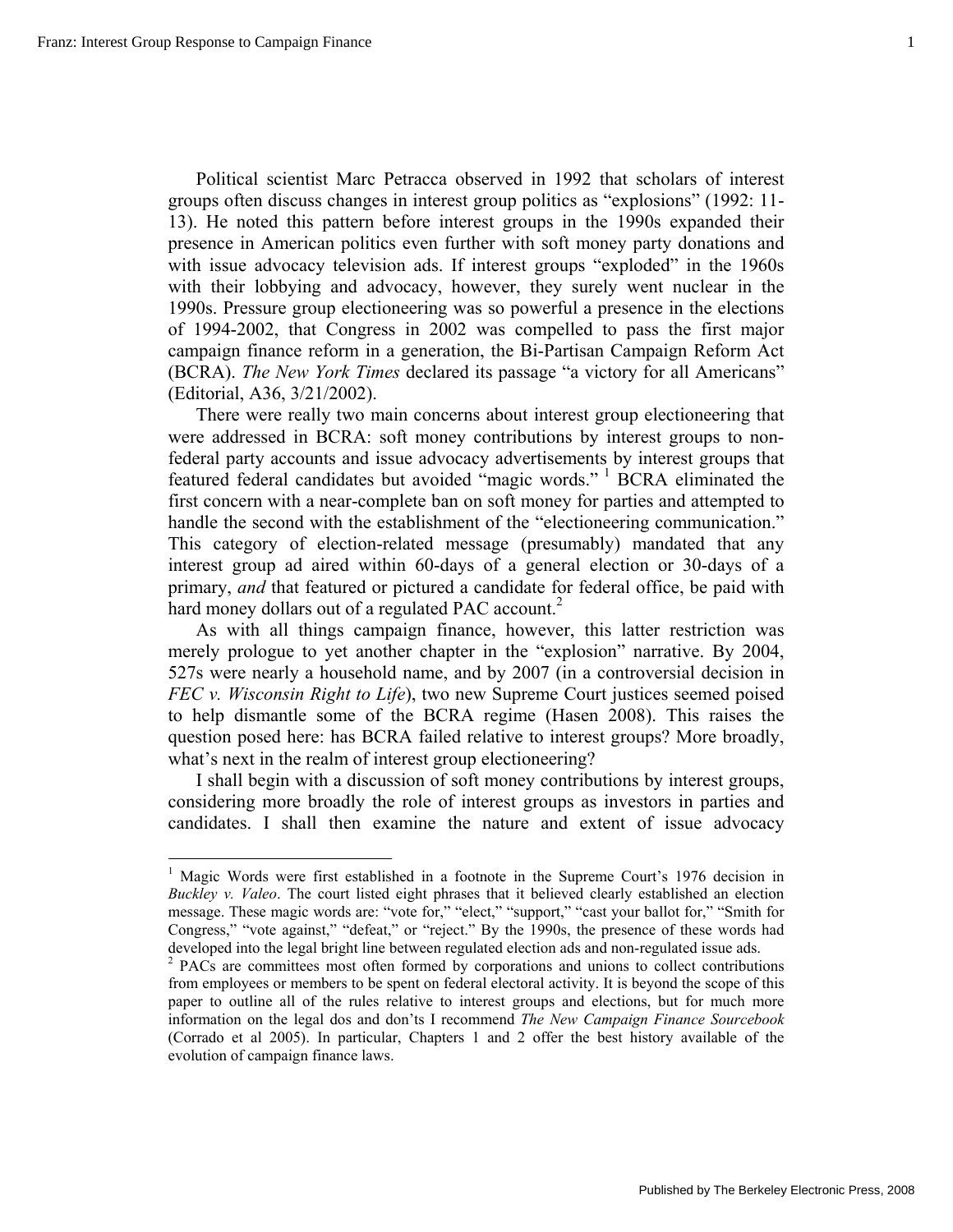campaigns. In this second discussion, I wish to consider the possibility that concerns over interest groups as issue advocates may be misplaced. Even after the Court's decision in *Wisconsin Right to Life*, one might argue that the most important problem relative to interest groups is not their public communications but the nature of their Washington lobbying, which is far more hidden from the American voter than the very public act of direct voter appeals on television.

### **Interest Groups as Investors**

Interest group contributions to parties and candidates are assumed to be part of a rational strategy in the pursuit of favorable governmental policy. This raises serious questions for reformers who presume that candidates and parties are happy to oblige special interest demands in exchange for much-needed campaign dollars. While the evidence for such a nefarious relationship is mixed (Ansolabehere, de Figueiredo, and Snyder 2003), its potential is compelling and concerning. After seven years of tireless advocacy by Russ Feingold and John McCain, BCRA did eventually pass in 2002 (see Green 2002, pp.73-83, for a concise history of the legislative struggle), and it contained specific provisions to blunt the role of interest groups as investors in public policy outcomes.

In addition to banning soft money for parties, BCRA also dealt a silent blow to PACs by doubling the upper limit on contributions from individuals to candidates (to \$2,000, indexed for inflation), but retaining the same contribution limit of PACs to candidates (at \$5,000). The law also increased the limit individuals could contribute in hard money to party accounts (from \$20,000 to \$25,000, also indexing the new limit to inflation), but left untouched the PAC limit on party contributions at \$15,000. *Stated bluntly, in a post-BCRA world, interest groups play a significantly reduced role as contributors to parties and candidates*. On this score, BCRA could be deemed a success.

Consider first the position of interest groups as contributors to parties. As it stands, after the elimination of soft money for parties, interest groups play almost no role in funding the Democrats' or Republicans' hard money accounts. In Figure 1, I show the percentage of party money contributed by individuals from 1988 through 2006, a time span covering ten elections. In 1988, individuals contributed over \$105 million in itemized hard money contributions (that is, contributions greater than \$200 per donor) to all federal party accounts, representing 90 percent of itemized hard money receipts. When including nonitemized contributions, individuals contributed over \$241 million to parties that year. Compare this to PAC contribution totals to parties in 1988: just over \$13 million for all PACs. In 2006, after the ban on soft money, individuals contributed over \$418 million in itemized contributions to parties (82 percent of all itemized dollars), but PACs only accounted for just over \$50 million.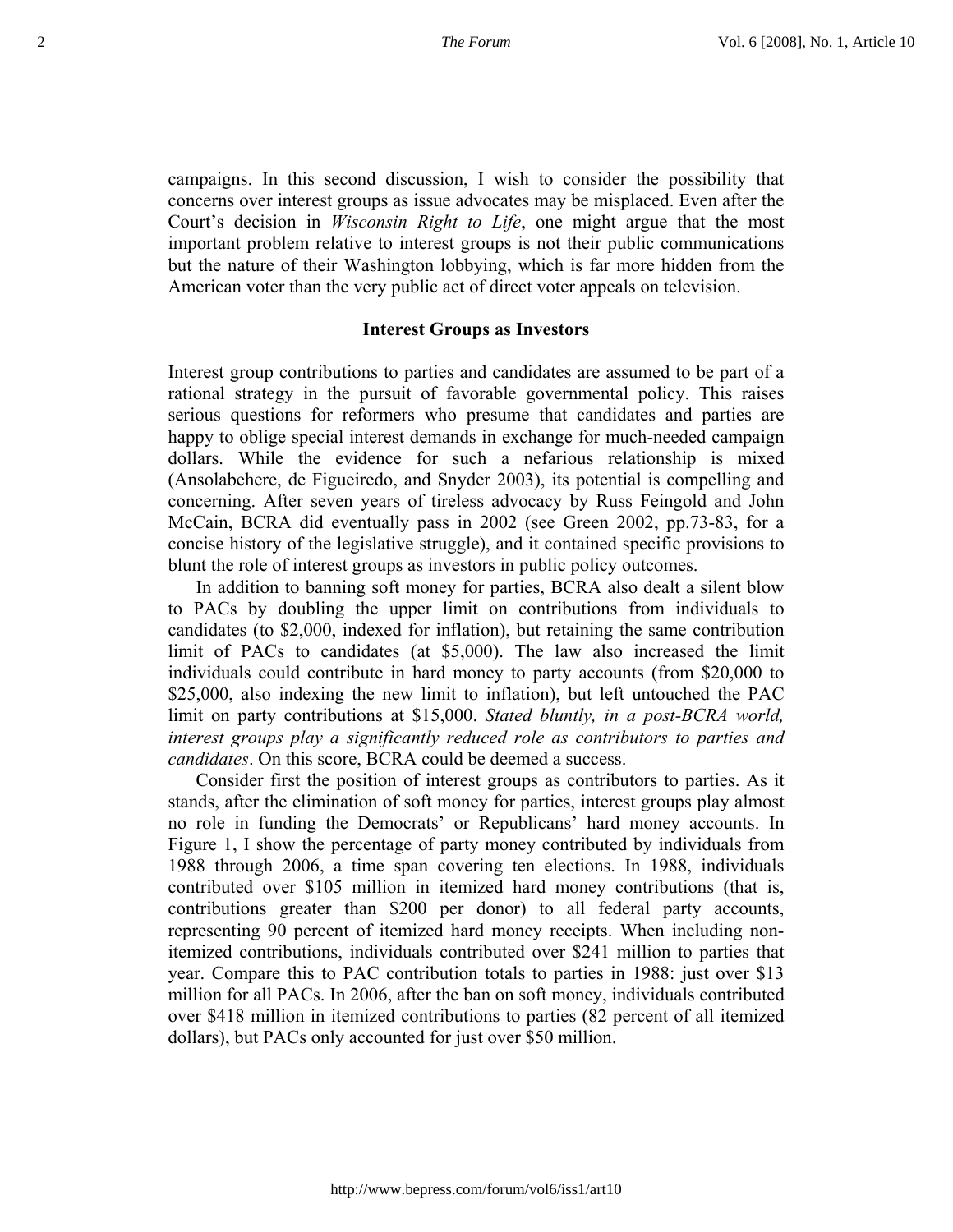During the 1990s, however, the story is largely different. It is apparent that the era of soft money significantly changed the funding structure of the Democratic and Republican parties. In brief, soft money was a creation intended to allow parties to build a party brand and to help non-federal state candidates (Corrado 2005, p.32). Parties argued, justifiably and successfully, that for spending on getout-the-vote efforts or on generic "pro-Democratic" or "pro-Republican" appeals, it was unfair to force the funding of these activities with regulated hard money. Soft money developed, though, into a convenient method of avoiding the rules on hard money. Parties in the 1990s used soft money aggressively to air unregulated (non-magic-word) television advertisements on behalf of federal candidates. (I expand on this below.)



\*Figures for 1988 and 1990 do not include soft money in the denominator since soft money totals were not reported to the FEC prior to 1992. Figures for 1992-2002 include hard and soft money in the denominator. \*\*All figures only consider itemized contributions (>\$200 per donor) in the FEC detailed contributor files.

Using the FEC reports of soft money donations (the Commission first required parties to report itemized contributions of soft money in 1992), I split donors into individuals and interest groups. Interest groups in this scheme include any corporation, union, PAC, trade association, or membership group contributing to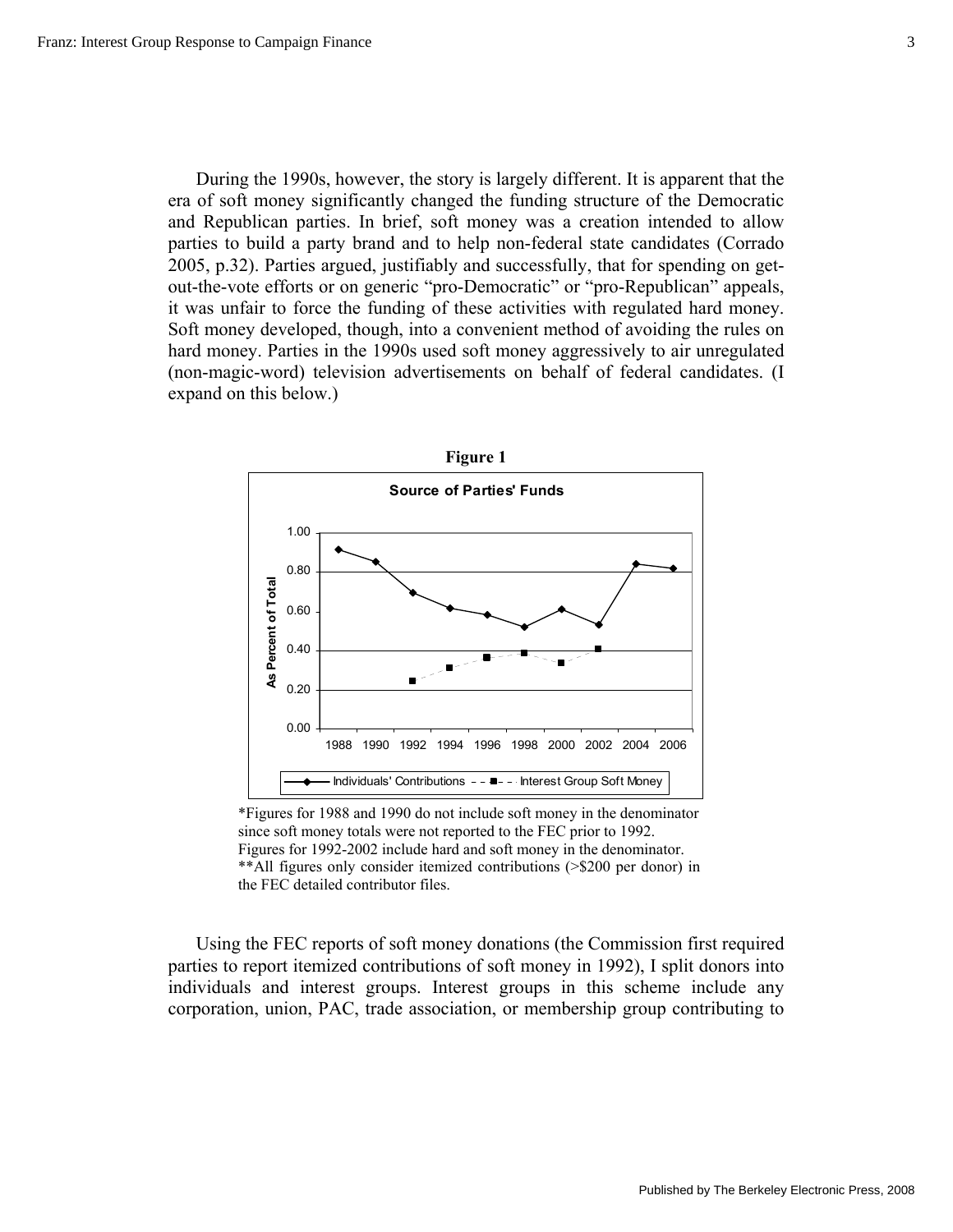the parties' non-federal accounts.<sup>3</sup> The graph demonstrates that between 1992 and 2002, parties steadily increased their reliance on *soft money* donations by interest groups. Note, in particular 1998 and 2002, when interest group soft money accounted for nearly 40 percent of all party receipts (hard and soft money combined).

These numbers are staggering. Interest groups donated over \$255 million in soft money to parties in 2000 and over \$276 million in 2002. This exceeds significantly the \$176 million in individual contributions of soft money in 2000 and \$171 million from individuals in 2002. In this sense, campaign finance reformers were correct to assert that the soft money era was unique. It represented an unparalleled linkage between interest groups and parties. For example, McCarty and Rothenberg (2000) note: "the use of so-called 'soft money' contributions [enhanced] the role of the party as an intermediary between groups and candidates: Interest groups [had] an incentive to channel large amounts of money to party organizations so it could be funneled into accounts where it could be spent directly on favored candidates" (292). Former Congressman Timothy Wirth affirmed the point in a 1997 affidavit for a campaign finance case, saying:

When I solicited contributions for the state party, in effect I solicited funds for my election campaign. I understood that solicitees who made contributions to the party almost always did so because they expected that the contributions would support my campaign one way or another. . . . In this fund-raising, I often solicited contributions to the DSCC [Democratic Senatorial Campaign Committee] from individuals or Political Action Committees (PACs) who had already "maxed out" (contributed to my campaign committee the maximum amount allowed by federal  $law$ ).<sup>4</sup>

 $3$  There is an important conceptualization point worth making here. The FEC stores all soft money donations to parties (for 1992 through 2002) in its Detailed File for contributions from individuals. To sort out whether the soft money donor is an individual or interest group requires an examination of the specific donor name; there is no unique contributor code as in the PAC contribution files. There are over 50,000 soft contributions in 2002, for example, meaning that the donor classifications require some detailed recoding. Alternatively, the Center for Responsive Politics (CRP) at www.opensecrets.org reports soft money totals for interest groups in a much easier to digest format. Unfortunately, in its summary reports, the CRP includes soft money contributions from certain individuals (CEOs and spouses and children of CEOs) in the total for different groups. This approach artificially increases soft money totals for these groups. In my scheme, a more conservative one, I only show soft money contributions directly from interest groups, excluding these affiliated individual totals.

<sup>4</sup> Document accessed from a Web archival search on relevant campaign finance cases. The affidavit was submitted for *Federal Election Commission v. Colorado Republican Federal*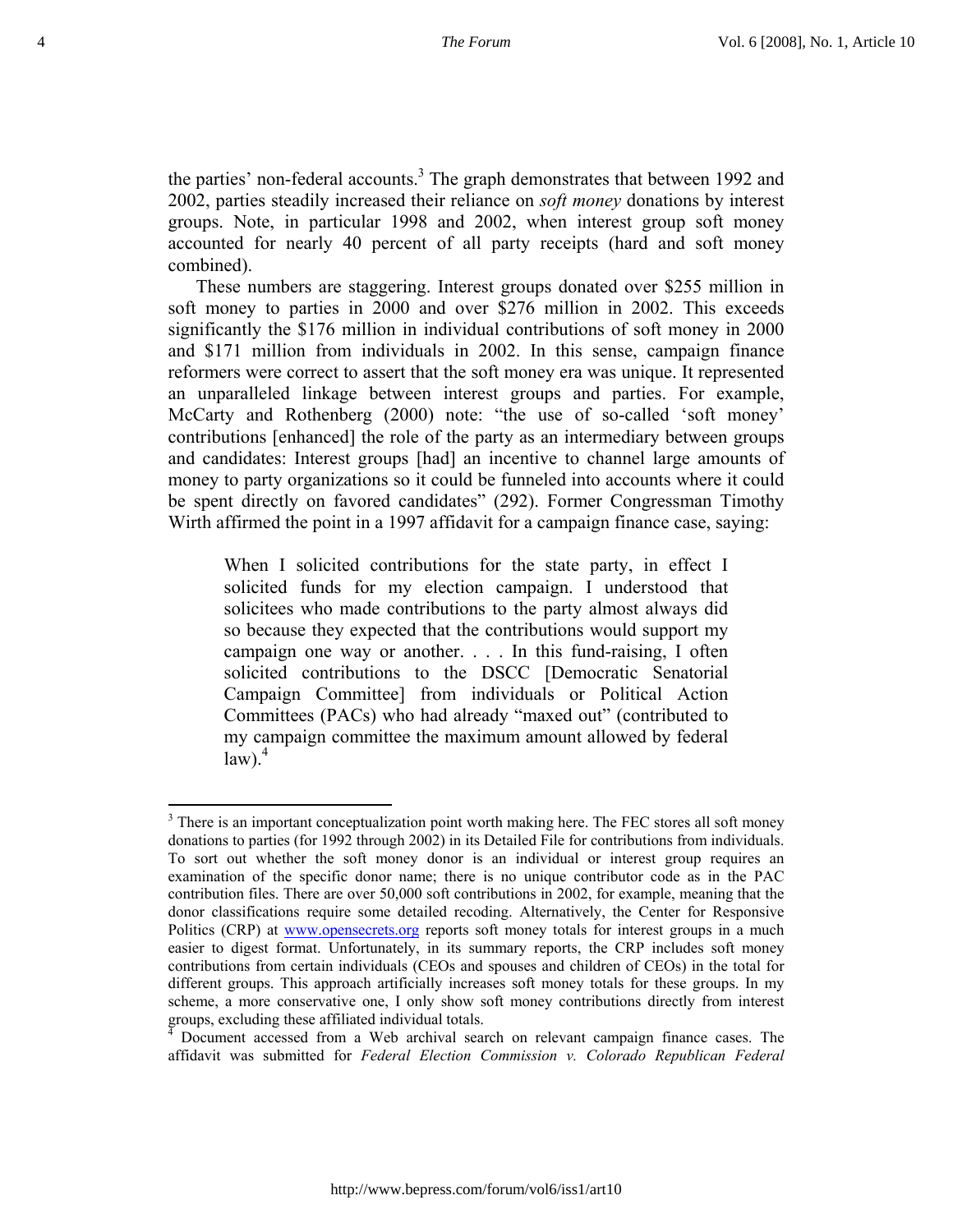At the same time, fund-raisers and party officials also acknowledged that soft money was used to purchase access to party leaders and federal policymakers. According to former Senator Dale Bumpers, in his 2003 affidavit for *McConnell v. FEC*:

I believe that, in many instances, there is an expectation of reciprocation where donations to the party are made. . . . I do not think the tobacco industry gives the Republican Party a million and a half or two million dollars because they expect them to take a very objective view on tobacco issues. I think the tobacco industry got what they expected when, after they had given scads of money to both the Republican National Committee and the National Republican Senatorial Committee, a majority of Republicans killed the tobacco bill. $5$ 

In general, then, the presence of soft money allowed interest groups to contribute to parties with the goal of helping candidates in close races and to signal their loyalty to a party agenda. There can be no doubt that in the era of soft money, interest groups drew ever closer to parties, far closer than in any other period in the previous 100 years. The good news, however, is that with the passage of BCRA, individuals regained the primary status of party funders. In both 2004 and 2006, individuals accounted for over 80 percent of all party receipts.

Consider next the role of PACs as contributors to candidates. PACs have had a significant role in this regard since the passage of campaign finance reform in 1974. PACs increased significantly in the years after the 1974 reforms, and their presence as contributors has consistently engendered cynicism on the part of those worried about the power of special interests. Figure 2 shows the percentage of candidate contributions coming from individuals and PACs between 1988 and 2006. (Party and candidate contributions are included in the denominator here, but they represent only about 2 percent of all candidate receipts). PACs play a more prominent role in this realm (as opposed to as party financers), but their status is still subordinate to contributions from individuals. More importantly, PACs account for a smaller share of candidate receipts after the passage of BCRA.

*Campaign Committee.* The electronic version is no longer online, but a hard copy is available from the author on request.

 $5$  Accessed from Key Documents section of www.democracy21.net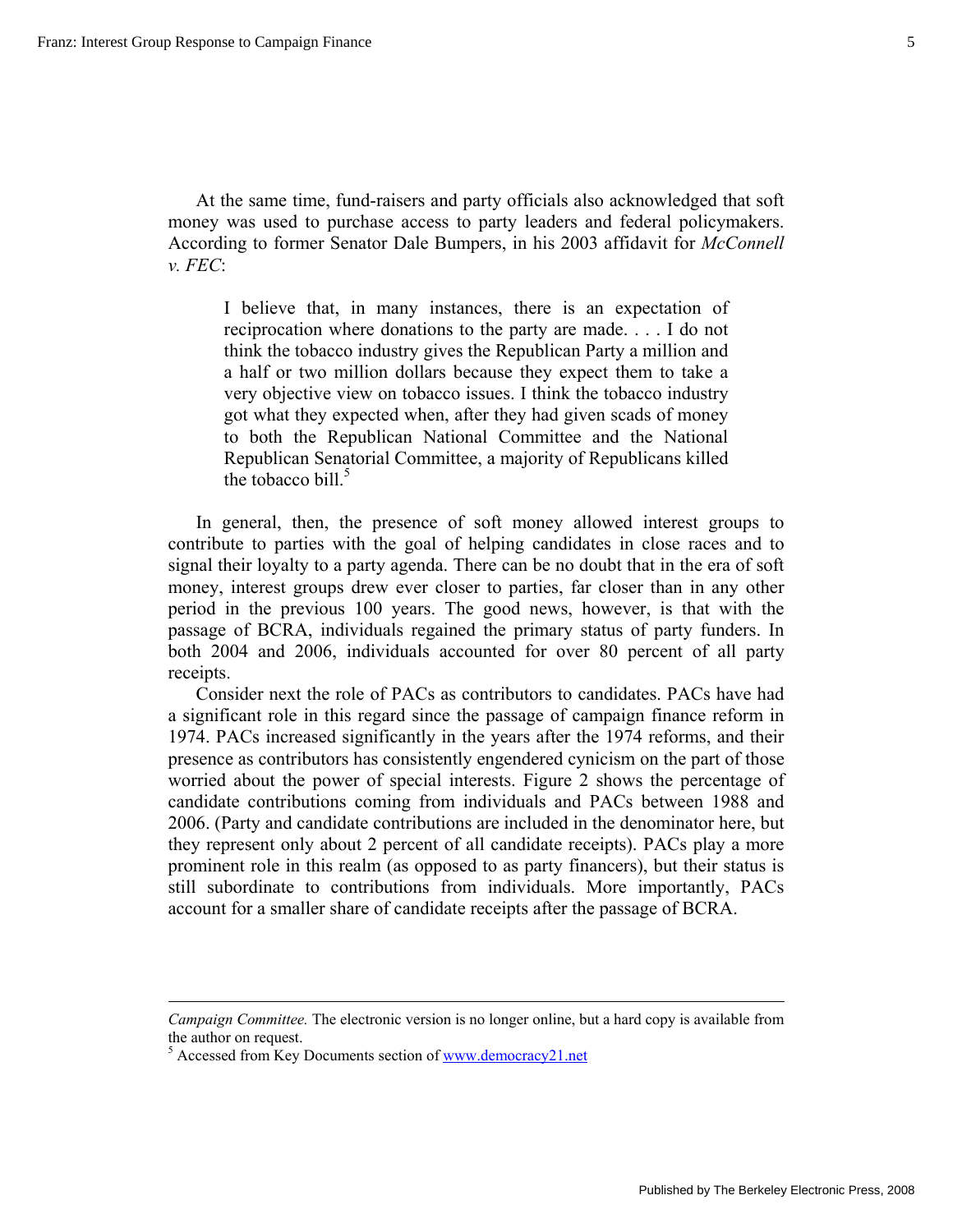

\*Contributions from individuals only include itemized contributions (>\$200 per donor) in each cycle's FEC detailed file. \*\*Contributions to candidates from parties and other candidates are included in the denominator, though candidate transfers between committees and loans to candidate committees are not.

In 2004, for example, individuals contributed over \$1 billion in itemized contributions to federal candidates, and PACs contributed just over \$320 million. The huge individual presence in 2004 represented a near 70 percent increase in itemized donations from 2000, but the PAC commitment was only about 25 percent greater than four years prior. All told, individuals gave 75 cents of every dollar to federal candidates that year, the largest share of candidate budgets in over 20 years.<sup>6</sup> In 2006, PACs had their lowest share of candidate budgets in any of the five previous midterm elections. PACs only accounted for 34 percent of congressional candidate budgets that year, and the \$724 million itemized contributions from individuals accounted for 64 percent of candidate war chests.

The chief message to draw from Figure 2 is that in 2004 and 2006 individuals were ever more important in candidate fund-raising. Even without these post-BCRA years, however, there is an apparent trend between 1988 and 2002 away from PAC donations and towards individual contributions (Jacobson 2006 also

 $6$  One should note, in addition, that PACs have historically given very little to presidential candidates (because of the general election public funding system), which explains why the disparity between PACs and individuals in Figure 2 is always greater in presidential election years.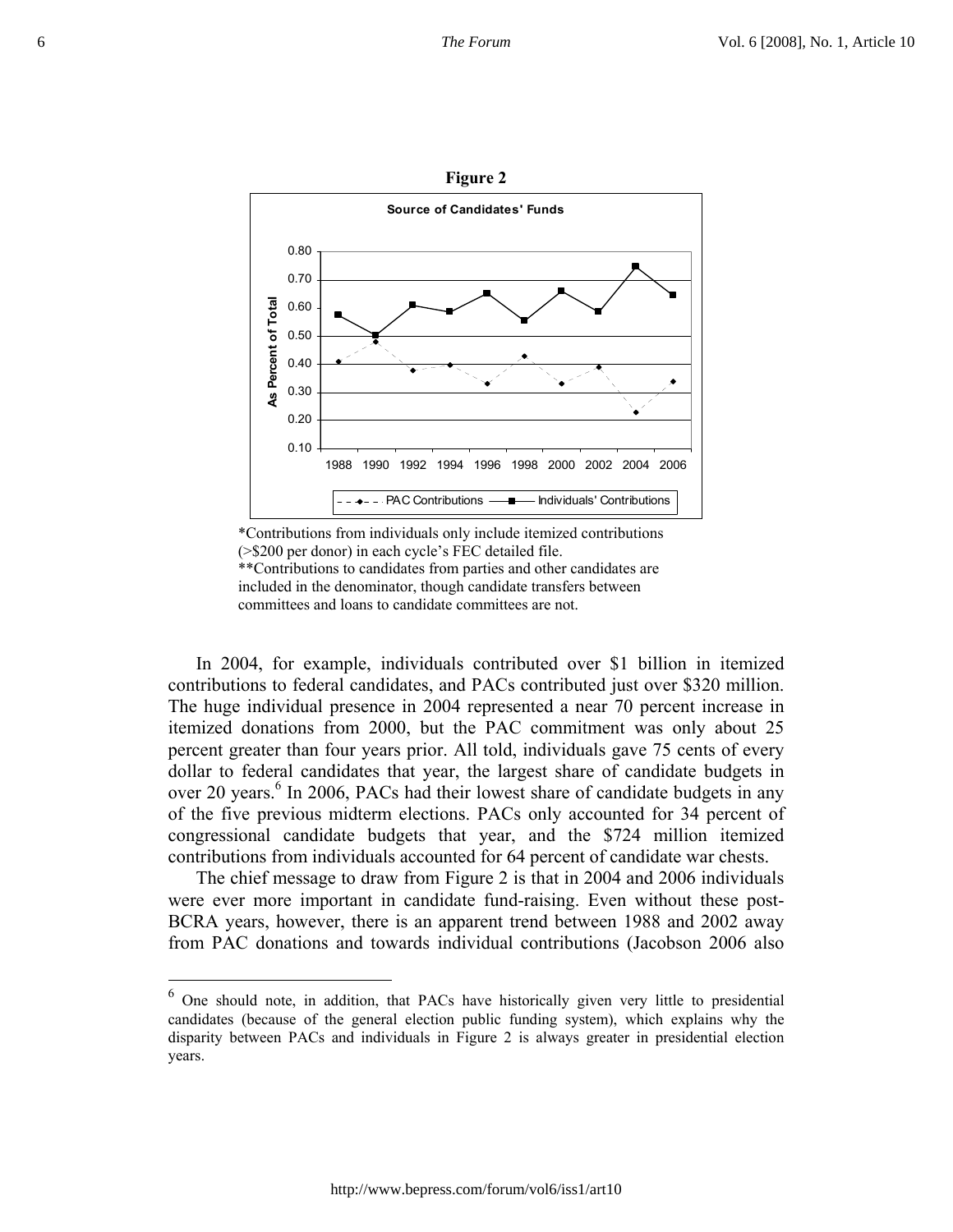1

notes this, p.191). This is particularly true in presidential election years where PACs account for a lower share of candidate budgets in each subsequent election. The trend is only exacerbated after BCRA's passage. For all those worried about PAC power, then, the evidence is clear: the problem is greatly alleviated with the doubling of the individual limits. This will likely become more apparent as these limits index to inflation and PAC limits do not.

Of course, there are those who would object to the implicit notion expressed here that contributions from individuals are "purer" than those from interest groups. The type of contributor who can give the individual maximum is still wealthier than most voters, and many of these individuals are powerful business and union leaders who might leverage significant influence with their hard money donation.7 Furthermore, individuals who bundle contributions might have particularly large influence with candidate and party beneficiaries. Whether individuals with higher donor limits can leverage increased power over candidates is a controversial question, however. Ansolabehere and colleagues (2003), for example, observe that contributions from individuals tend to be small. They posit that individuals contribute not as a form of investment, which is more likely the motivation of interest groups, but as an act of democratic participation.

Ultimately, this point is unlikely to convince reformers, and as long as contributions are a legal form of political expression—a right which is surely here to stay—there will always be concerns about whether donors have more influence than non-donors. Furthermore, the current Supreme Court in *Randall v. Sorrell* (which in 2006 overturned Vermont's very low contribution limits at the state level) made clear that contributions are likely to remain high enough to warrant concern over the relationship between contributor and candidate. We can likely agree, though, that interest group investment strategies are certainly not advantaged post-BCRA, and this should satisfy many reform advocates.<sup>8</sup>

Before moving on to a discussion of interest group electioneering, I think the point can be extended even further. Consider the role of 527s. For many, 527s have become "shadow parties," where donors of soft money pre-BCRA shift to pro-party 527s post-BCRA (Skinner, 2005). On this, the evidence is mixed. Weissman and Hassan (2006), for example, show that many corporations did not move their soft money for parties to pro-party 527s (but see the Clark Muntean article in this issue). Despite this, because 527s played such a prominent role in

 $<sup>7</sup>$  For example, we most certainly must be worried about the Jack Abramoffs of the world, but as</sup> I'll discuss below, their influence is primarily in the lobbying realm, on K Street in Washington. In my view, this is probably the place to be chiefly worried about the influence of individuals and interest groups, as opposed to the highly regulated role of candidate and party contributor.

<sup>&</sup>lt;sup>8</sup> I am not making a zero-sum argument here. Just because individuals under BCRA can contribute more money to candidates with higher limits does not preclude PACs from compensating by finding the means to invest more aggressively in candidates (as bundlers, for example). The initial evidence of two post-BCRA elections, however, appears to indicate that this has not happened.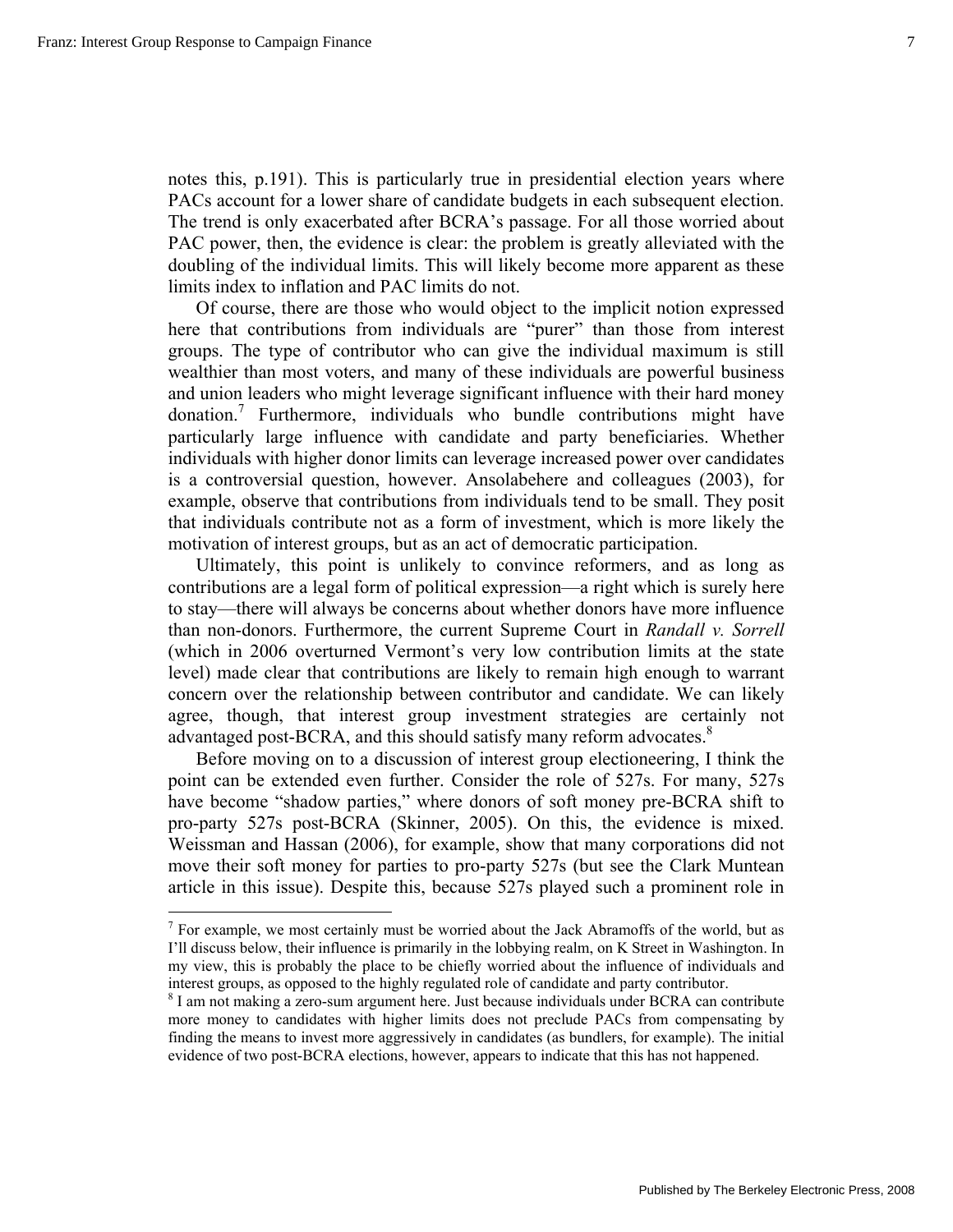2004, it's worth considering the donor bases of these active groups. What role did unions and corporations play in funding 527s in 2004? Do they sidestep the upper limits on donations of hard money with a prominent presence in the coffers of these new groups?

In Figure 3, I show the contribution percentages of individuals, unions, and corporations to issue advocacy and federally oriented  $527s$  in  $2004.$ <sup>9</sup> I show these totals for each month in the year running up to the November election (October 2003 through October 2004). The graph demonstrates that in every month, individuals account for the largest percentage of donated money. This is particularly true for donations in the final few months of the election season, when individuals make up between 80 and 90 percent of these 527s' budgets.

The reason for this lies in the underlying exemption available for 527s to air ads close to Election Day. In short, provided these groups received the bulk of contributions from individuals, and provided that they side-stepped "magic words" in their public communications, 527s were largely allowed to remain active until the very end of the election. The Figure shows how small a presence unions and corporations played in funding these groups, though. Even in this realm, general treasury money from unions and corporations was quite small in comparison to money donated out of their own bank accounts by individuals. Of course, unlike donations to candidate and party accounts, contributions to 527s are unlimited and often in the millions, even from individuals. This is justifiably a concern for many reformers, and one current fight is to force many of these 527s to register as PACs.

 $9^9$  These numbers are from reports to the IRS by 527s. 527s must report receipts and expenditures to the IRS if they do not report to the FEC or conform to state-level reporting requirements. When initially reporting to the IRS, 527s must state the explicit purpose of the group. I examined each stated purpose and coded each group into one of four categories: issue advocacy, state and local, federal, and unclear. Issue advocacy groups, in my coding scheme, are those groups whose stated purpose is to educate voters or to get-out-the-vote. State and local groups are those whose stated purpose is to contribute to or aid candidates for non-federal office. Federal 527s are groups whose stated purpose includes either a specific reference to helping federal candidates or a generic reference to aiding candidates. Finally, unclear groups are 527s whose stated purpose is too vague to be classified.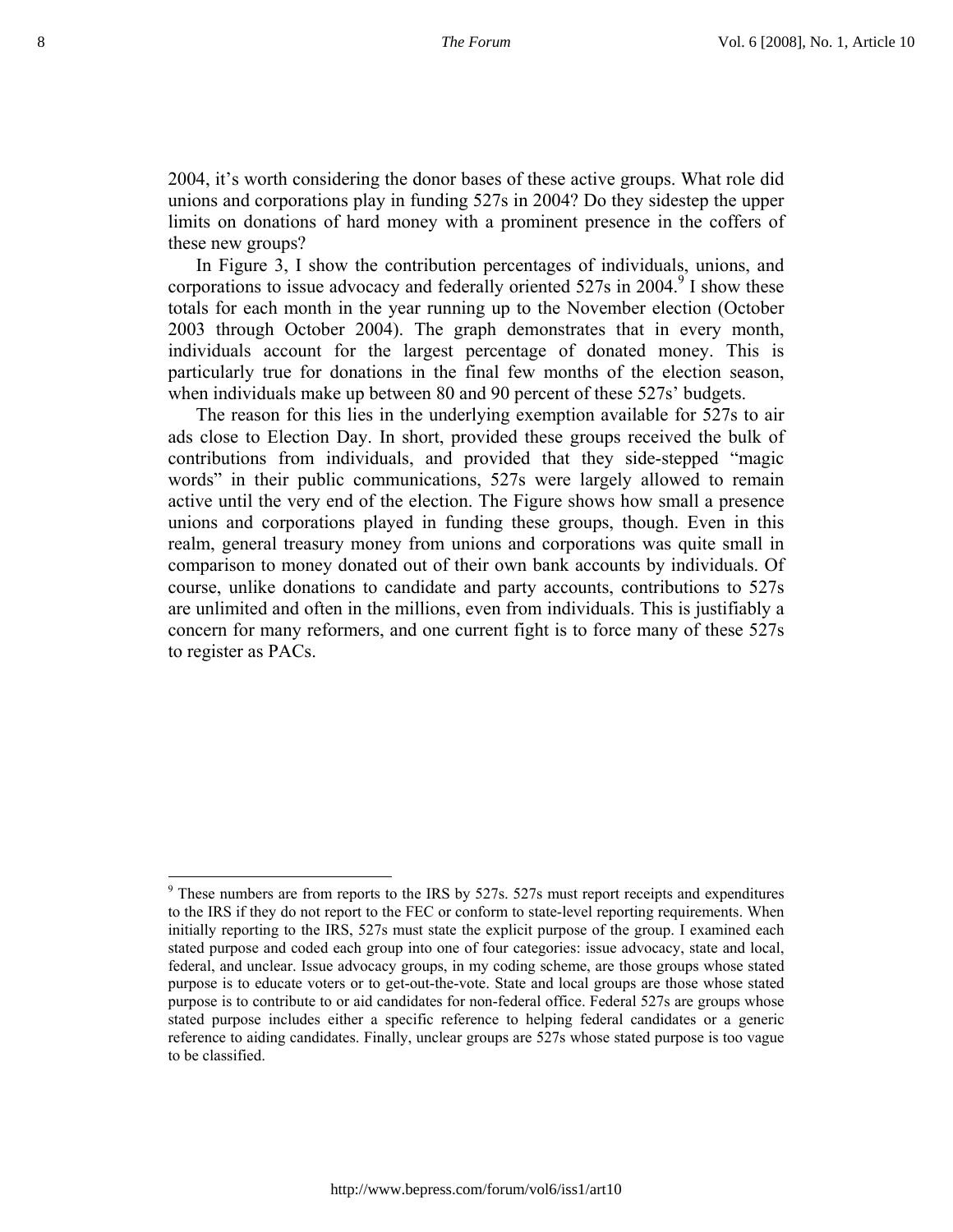





All told, my point with this brief analysis is straightforward: individuals are the primary benefactors of federal campaign activity. This is especially true post-BCRA, and has largely been true for the last 30 years. In a sense, then, BCRA was successful in minimizing the role of interest groups relative to party accounts, representing the most important victory for campaign finance reform advocates, and has moderately undercut the role of PACs relative to candidates. Even in the realm of 527s, individuals hold the most clout. This should ultimately temper the passions of many who assume that corporations and unions "buy" elections or "bribe" candidates.

#### **Interest Groups as Advocates**

The situation is noticeably different in the realm of interest group electioneering, where reformers are most concerned. Indeed, in the world after *Wisconsin Right to Life*, the wall erected by BCRA between election advocacy and issue advocacy seems to have crumbled. With this, we might have real reason to worry that the gains made by reformers with the passage of BCRA are now under full-scale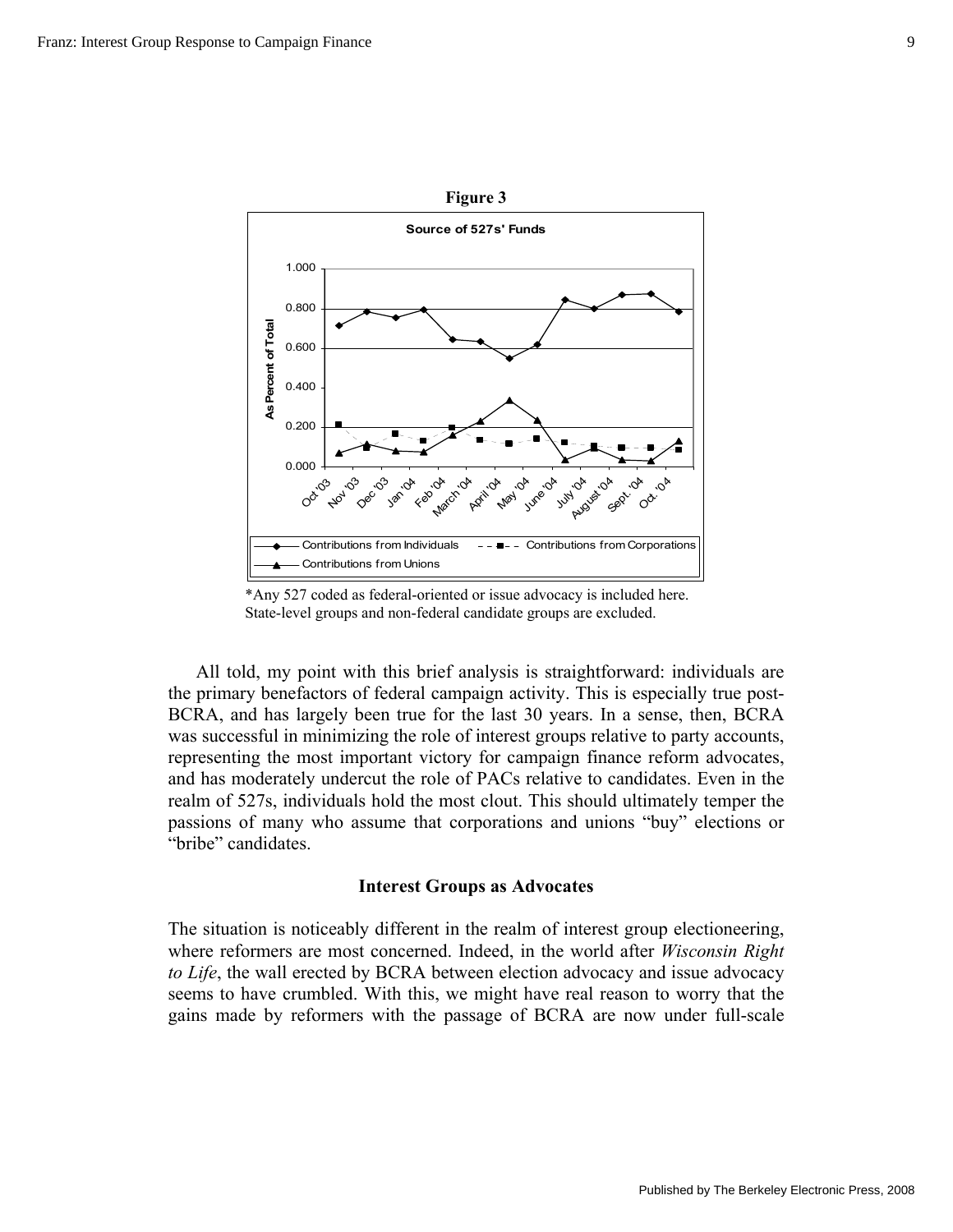attack, and that interest groups are ready to burst through with ever more unregulated and thinly disguised pro-candidate electioneering.

In this sense, if "buying" votes or access is undermined by contribution limits, it is certainly possible that interest groups could alternatively work to elect candidates presupposed to help their policy agendas. At first glance, we might have little reason to worry. The number of groups who spend aggressively and independently of candidates is not significantly large. For example, in 1998, 84 PACs reported independent expenditure campaigns either for or against a federal candidate for office. Twenty-two of these groups aired television ads in the top 75 media markets that year. Compare this to the over 2,800 PACs reporting contributions to federal candidates. In 2000, 159 groups reported independent expenditures to the FEC, and the Wisconsin Advertising Project captured ads from 103 distinct groups making television appeals. By contrast, 2,900 PACs made candidate contributions in 2000.

The larger issue, however, is the intensity of these appeals to voters. In Table 1, I show the level of expenditures in campaigns by parties and interest groups for all available data back to 1988. Party independent expenditures—which are public communications funded with hard money—were illegal prior to a 1996 Supreme Court case (*Colorado Republican Federal Campaign Committee v. FEC*), and in the elections of 1996-2002 were essentially irrelevant, as parties spent their huge war chests of soft money on unregulated candidate issue advocacy. In 2000 and 2002, for example, parties spent well over \$100 million in each year on about 200,000 soft money ads. With the elimination of soft money, though, parties invested significant hard money resources (again, overwhelmingly funded by regulated contributions from individuals) on independent expenditure campaigns. As the Table makes very clear, parties did not slow their expenditure efforts in 2004 and 2006; they actually expanded them with the use of hard money.<sup>10</sup>

<sup>10</sup> Note that coordinated expenditures by parties—hard money communications that are coordinated with candidate campaigns—have remained fairly consistent for the last 20 years. Coordinated expenditures are subject to certain limits, making them less attractive as an option for parties. In addition, the rules for coordinated expenditures have not changed during this time period. This is unlike party independent expenditures, which were legal only after 1995 and which now represent the chief way for parties to advocate for candidates without limit. Corrado (2006), however, discusses the Republicans' innovative use in 2004 of a hybrid form of party expenditure that was neither independent nor coordinated.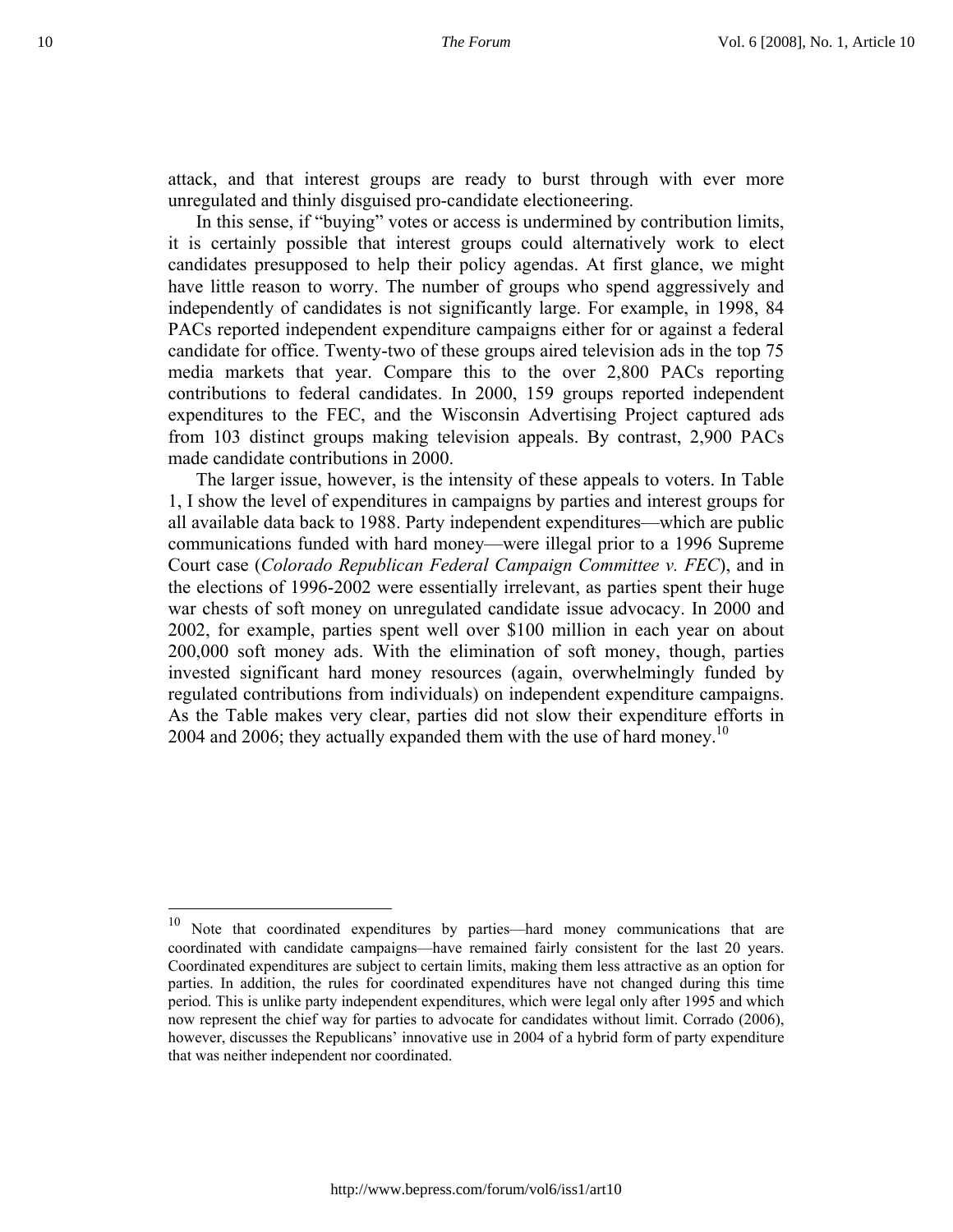|      | Party<br>Independent | <b>Party Ads</b><br>with no | $\overline{\phantom{a}}$<br>Party<br>Coordinated | <b>PAC</b><br>Candidate | <b>PAC</b><br>Independent | <b>Issue Advocacy/</b><br><b>Electioneering</b> |
|------|----------------------|-----------------------------|--------------------------------------------------|-------------------------|---------------------------|-------------------------------------------------|
|      | <b>Expenditures</b>  | "Magic Words"               | <b>Expenditures</b>                              | <b>Contributions</b>    | <b>Expenditures</b>       | <b>Communications</b>                           |
| 1988 |                      |                             | \$39,389,147                                     | \$157,188,684           | \$21,465,566              |                                                 |
| 1990 |                      |                             | \$18,080,615                                     | \$157,574,457           | \$5,647,859               |                                                 |
| 1992 |                      |                             | \$59,558,271                                     | \$186,308,525           | \$11,035,701              |                                                 |
| 1994 |                      |                             | \$39,920,211                                     | \$186,609,024           | \$5,200,081               |                                                 |
| 1996 | \$11,120,467         |                             | \$51,186,413                                     | \$213,883,248           | \$10,183,805              |                                                 |
| 1998 | \$1,545,874          | $$25,580,622$ (44,377)      | \$18,004,896                                     | \$248,967,935           | \$9,507,928               | \$9,220,196 (18,499)                            |
| 2000 | \$2,882,646          | \$160, 124, 457 (226, 430)  | \$43,636,346                                     | \$307,725,837           | \$28,802,075              | \$90,993,892 (131,212)                          |
| 2002 | \$3,009,529          | \$114,693,929(194,687)      | \$17,466,991                                     | \$300,658,557           | \$20,355,772              | \$24,637,129 (40,579)                           |
| 2004 | \$260,889,338        |                             | \$50,691,402                                     | \$320,273,768           | \$68,708,428              | \$134,161,852                                   |
| 2006 | \$225,987,351        |                             | \$21,833,527                                     | \$380,389,934           | \$38,555,666              | \$21,870,736                                    |

#### **Table 1—Party and Interest Group Electioneering Totals**

\*Data in first, third, fourth, and fifth columns are from the FEC. Independent expenditures for parties were not legal before 1996. \*\*For data in the second and last column, 1998, 2000, and 2002 are from Wisconsin Advertising Project estimates and represent the estimated total amount spent on television ads that featured federal candidates but avoided magic words. Numbers in parentheses are the total number of ads broadcast fitting this description. Figures for 2004 and 2006 in the last column are from FEC totals on the amount spent on interest group "electioneering communications." Data prior to 1998 is not available.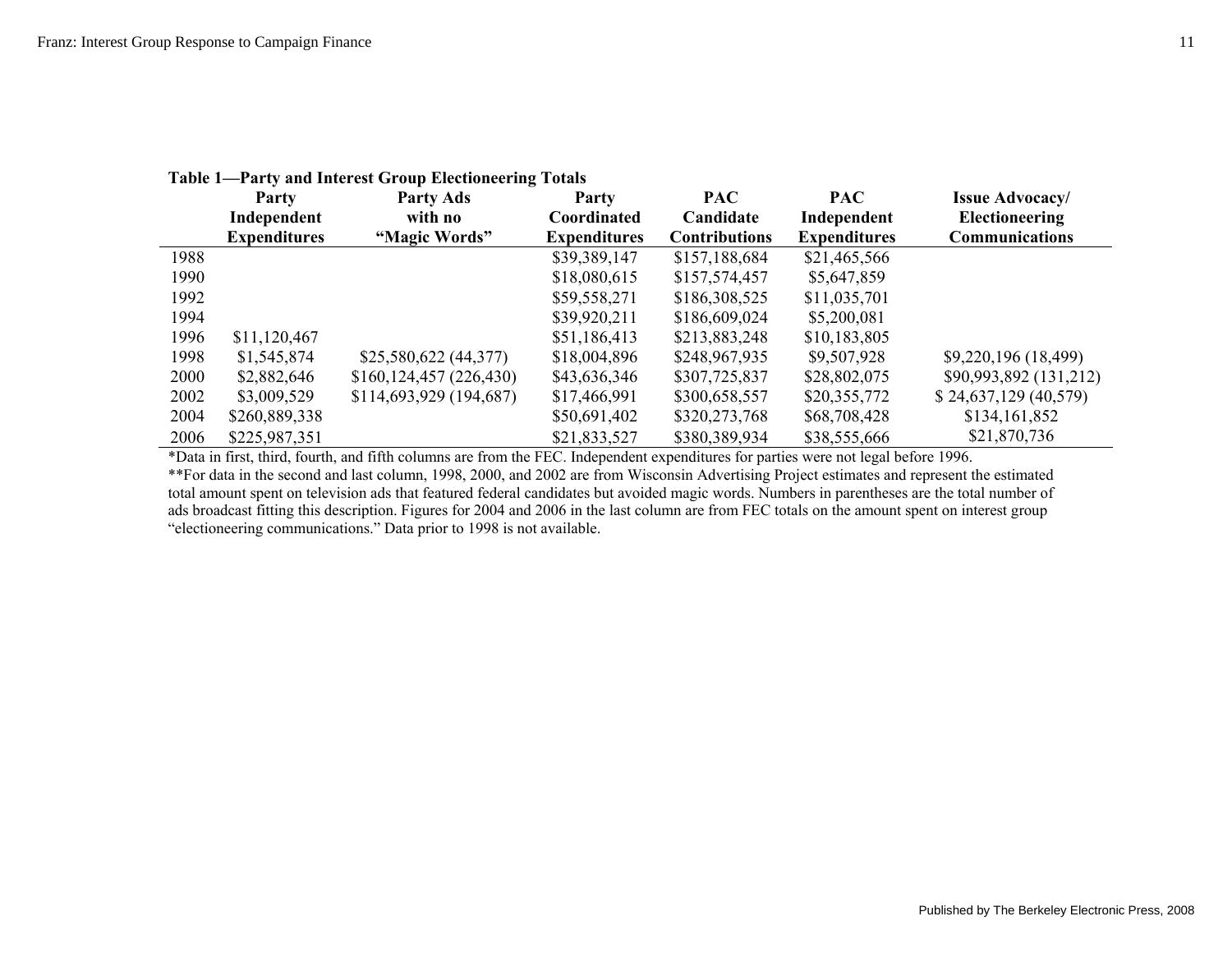I illustrate these party numbers as a form of comparison with interest group expenditures shown in the last three columns. First, PAC contributions always exceed any measured effort by interest groups and PACs to spend independently of candidates. For example, PAC independent expenditures are actually quite low between 1988 and 2002, never totaling more than \$29 million. These figures in this time frame are consistently lower than the coordinated efforts by parties. After 2002, however, PACs nearly doubled their independent expenditure campaigns in hard money, but the jump is still relatively modest when compared to the PAC contribution figures.

Of course, issue advocacy by interest groups is very high for the elections of 2000 and 2004. Interest groups spent an estimated \$91 million in 2000 to air over 131,000 political ads that mentioned federal candidates but avoided magic words. After the passage of BCRA, 527s and other groups in 2004 spent over \$134 million on non-magic word ads in the weeks leading up to the primaries and general election. In simple terms, the "crisis" of interest group issue advocacy in 2000 was not solved with the provisions on "electioneering communication" in BCRA. By 2004, the money simply moved *from* groups funded by unions and corporations *to* groups funded primarily by large and unregulated donations from individuals (as discussed in the previous section—see again Figure 3).

Is this an "explosion" to worry about? Perhaps. Keep in mind that prior to 1998 issue advocacy by interest groups was minimal. The AFL-CIO did spend significantly on issue ads in 1996 (Rozell and Wilcox 1999, p.139), but in the time before the mid-1990s, interest groups spent independently of campaigns with mostly hard money. And as Table 1 demonstrates, the level of such efforts (in the form of independent expenditures) was fairly modest.<sup>11</sup> Even after the advent of issue advocacy, interest groups spent relatively small sums on these unregulated efforts in 1998 (about \$9 million on TV ads), 2002 (about \$25 million on TV), and 2006 (about \$22 million on 30-day and 60-day broadcast messages). As such, in only two elections since the major campaign finance reform of 1974 have interest groups spent for candidates at truly astronomical levels.

In this, I am excluding from these figures the totals devoted to the ground war (see Magleby and Monson 2004, Magleby and Patterson 2006), and there is some evidence that many groups have shifted tactics from TV to old-fashioned mail, phone calls, and door-to-door mobilization.12 In this realm, interest groups are

 $11$  Consider specifically two major electoral controversies involving interest groups in the 1980s: John Dolan's National Conservative PAC (Sabato 1984) and the National Security PAC with its Willie Horton ads. These were largely hard money fights on a modest scale.

 $12$  I am usually suspicious of those announcing the apparent death of television advertising (see *New York Times*, A1, 9/5/02 and *New York Times*, A1, 4/6/04). It is true that Internet electioneering is cheaper and door-to-door efforts are comparatively more effective (Gerber and Green 2000), but television affords an interest group the chance to reach thousands of voters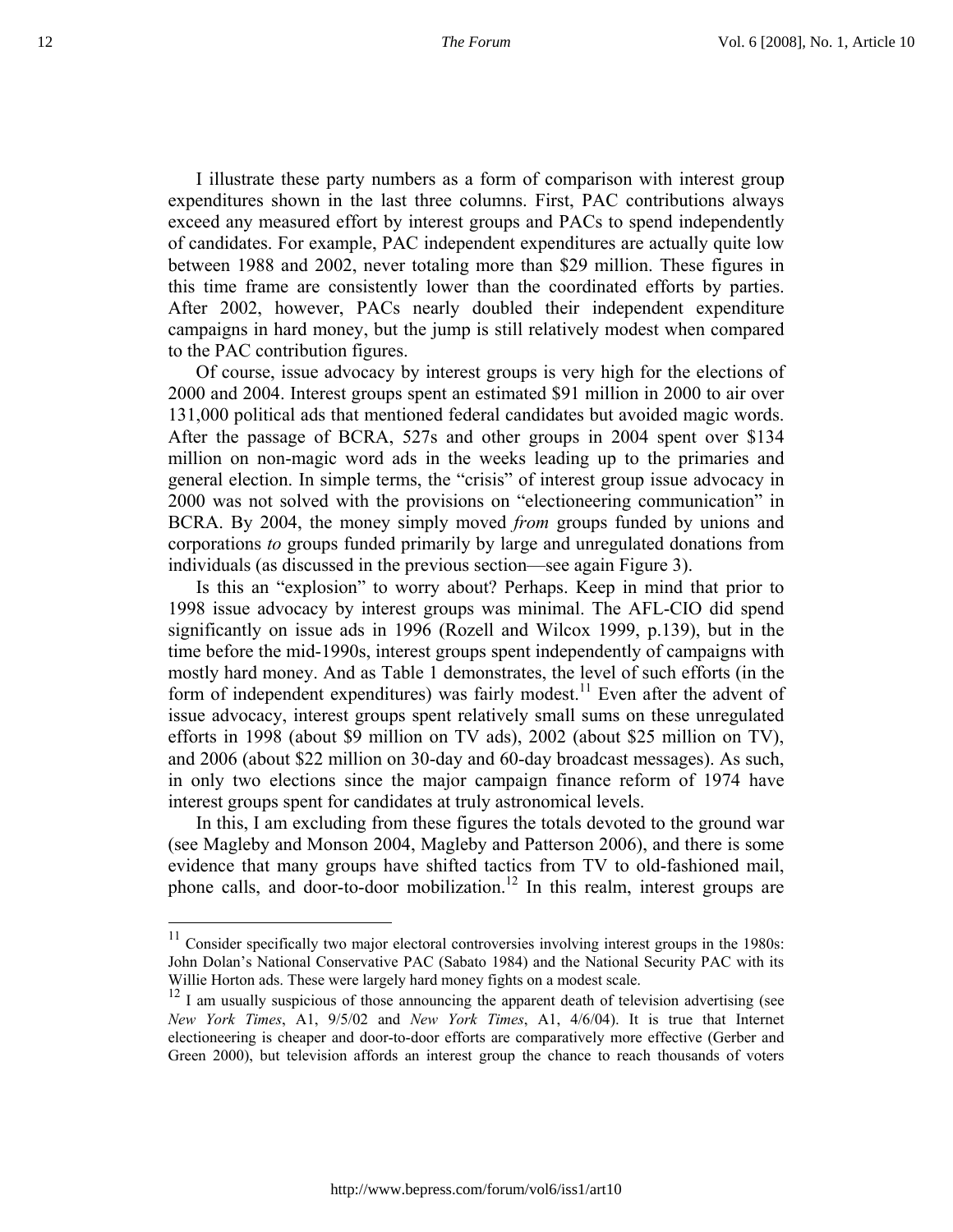afforded greater opportunities to distort a candidate's record or spread character attacks. Such tactics are also less likely to foster media scrutiny. This is harder to do in a television ad because the media and opposing candidates are ordinarily watching closely. It is true, then, that any figures for TV advertising by interest groups understate the overall level of group mobilization in campaigns. Even admitting that, though, 2002 and 2006 saw far less interest group advocacy than 2000 and 2004.

2008, however, will undoubtedly be the third election to warrant concern about interest group candidate advocacy. I expect record levels of interest group issue advocacy this year. The reasons for this are twofold.<sup>13</sup> First, the presidential election is likely to be very close, and is undeniably consequential. With two wars being waged in the Middle East, and after years of rancor and partisan bickering, the stakes of this election are greater than ever. And Democratic congressional gains in 2006 will be vigorously defended this year. Even if, as early polling suggests, the Democrats are unlikely to lose control of the House and Senate, Republicans and pro-GOP groups will have incentive to fight against further losses, especially in the Senate, where 60 Democratic votes is a possibility.

The second driving force for more interest group spending is the regulatory environment.<sup>14</sup> With the *Wisconsin Right to Life* (WRTL) decision from the summer of 2007 (see the Briffault article in this issue), where the Supreme Court argued that ads mentioning candidates should not be uniformly treated as election-related, the chance for issue ads supporting candidates from unions and corporations is high. Whereas the rules for 2004 permitted 527s to air unregulated ads for candidates close to Election Day, *WRTL* (and recent FEC rulemaking) permits such messages from almost any interest group, provided the message is "reasonably" interpreted as issue-related and not solely election-related. Furthermore, the Court was clear that the context of the message (how close it airs to Election Day, for example) cannot be used as a determinative factor in its classification. That judgment is confined solely to the content of the ad.

instantly. In addition, because there are always more TV ads with every successive election, I assume that TV advertising is here to stay.

<sup>&</sup>lt;sup>13</sup> I should say *largely* twofold. Boatright (2007), for example, expects 527s to spend aggressively in 2008, but not for the same reasons as in 2004. Namely, the functional motivations for many pro-Democratic 527s in 2004 (in Boatright's assessment) are not present currently. As such, he expects the spending to be funded by issue-based groups and 527s connected with larger union or membership groups. This implies that election spending by interest groups is motivated for a variety of reasons in addition to the two mentioned above.

<sup>&</sup>lt;sup>14</sup> I do not expand on this here, but one component of the regulatory environment is the currently hand-cuffed Federal Election Commission. As of this writing, the FEC is only staffed with two commissioners. Because any regulatory action requires the approval of at least four commissioners, the FEC is essentially unable currently to monitor and enforce campaign finance violations. This will, without question, compel candidates, parties, and interest groups to push the limits on permissible electioneering.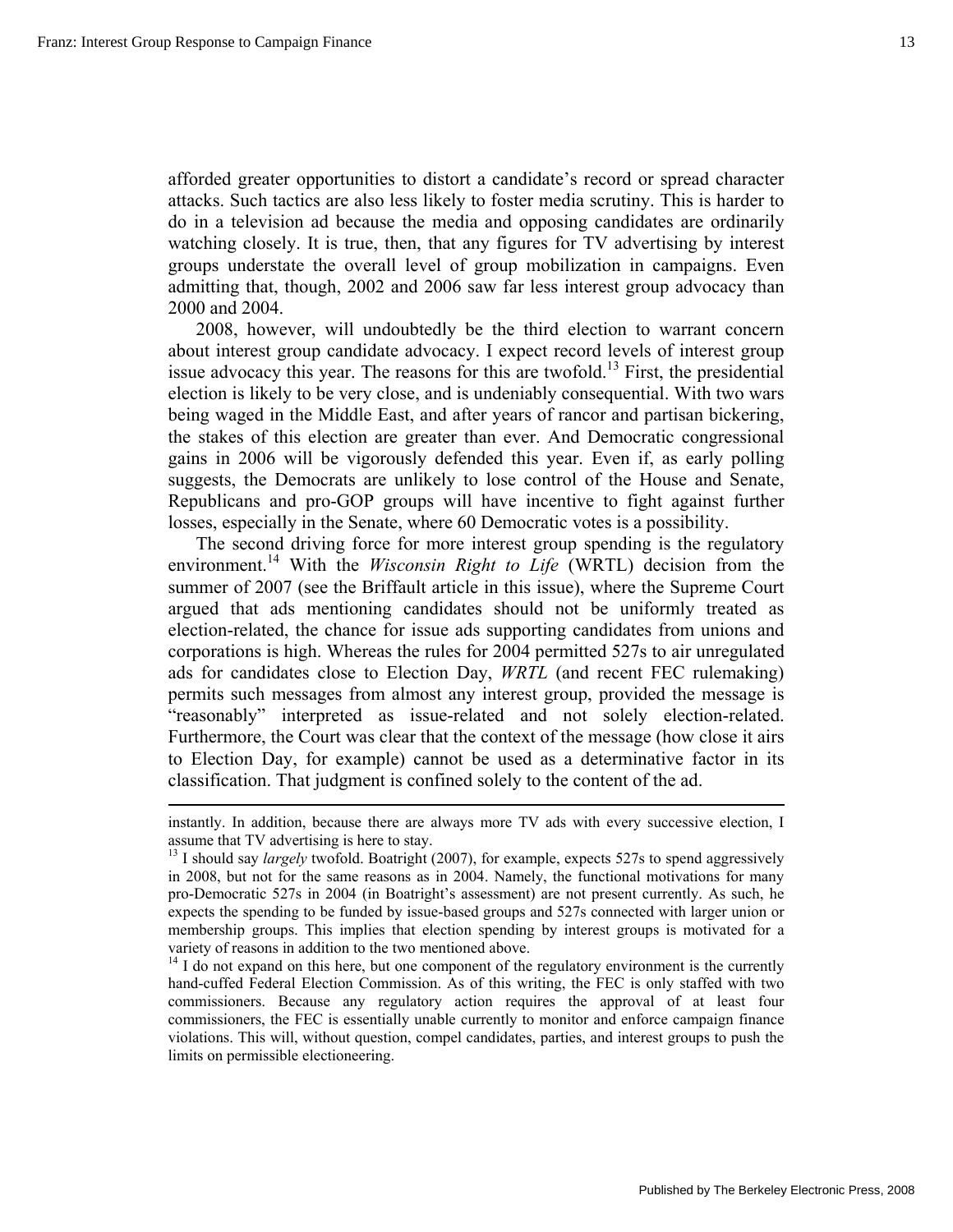This should, in practical terms, reset the game to the pre-BCRA rules. Thinly disguised lobbying ads on TV and radio will support or oppose federal candidates for office, and many will be funded with union and corporate money. This will surely increase the role of interest groups as candidate advocates. Rick Hasen, campaign finance expert, has made this astute observation: "Note the breadth of this standard [as set out in WRTL]. What issue is unlikely to become the subject of legislative scrutiny by some Member of Congress in the near future?....Simply put, for most ads there *will* be a reasonable interpretation of even an ad likely to affect the outcome of an election that it is something other than an appeal to vote for or against a candidate" (2008, pp.29-30—emphasis in original).

The early evidence from the 2008 presidential primaries appears to bear this prediction out. Consider these recent headlines:

- "Stealthy Groups Shake Up Races," *Wall Street Journal*, 2/4/2008
- "Outside Groups Aid Obama, Critic of Their Influence," *New York Times*, 1/30/2008
- "After Ruling, Outside Groups Spend Heavily to Sway Races," *New York Times*, 1/1/2008
- "Nonprofits Become a Force in Primaries," *Washington Post*, 12/5/2007
- "A New Channel for Soft Money Appears in Race," *New York Times*, 11/12/2007

And as of February 11, 2008, interest groups had spent almost \$7.5 million on electioneering communications (as reported to the FEC) featuring candidates in presidential and congressional primary races. The relevant interest groups (12 of them) are shown in Table  $2^{15}$ 

While these developments alone are potential cause for distress, there are still other unanswered questions that may allow for yet more varied investments by interest groups in elections. One issue involves FEC mandates of disclosure for electioneering communications. Under current rules, any ad mentioning or picturing a federal candidate that airs within 60-days of a general election or 30 days of a primary and costs more than \$10,000 must report to the FEC any contributions to the group, even if the ad itself is unregulated. In one pending court case, *Citizens United v. FEC,* the plaintiffs are arguing that these disclosure requirements should not extend to unregulated issue ads. The argument is simple:

<sup>&</sup>lt;sup>15</sup> This represents the largest presidential primary mobilization by interest groups in the modern era. Keep in mind, though, presidential candidates through the end of January 2008 had spent over \$100 million in television advertising alone (as reported by Wisconsin Advertising Project in its February 1, 2008 press release).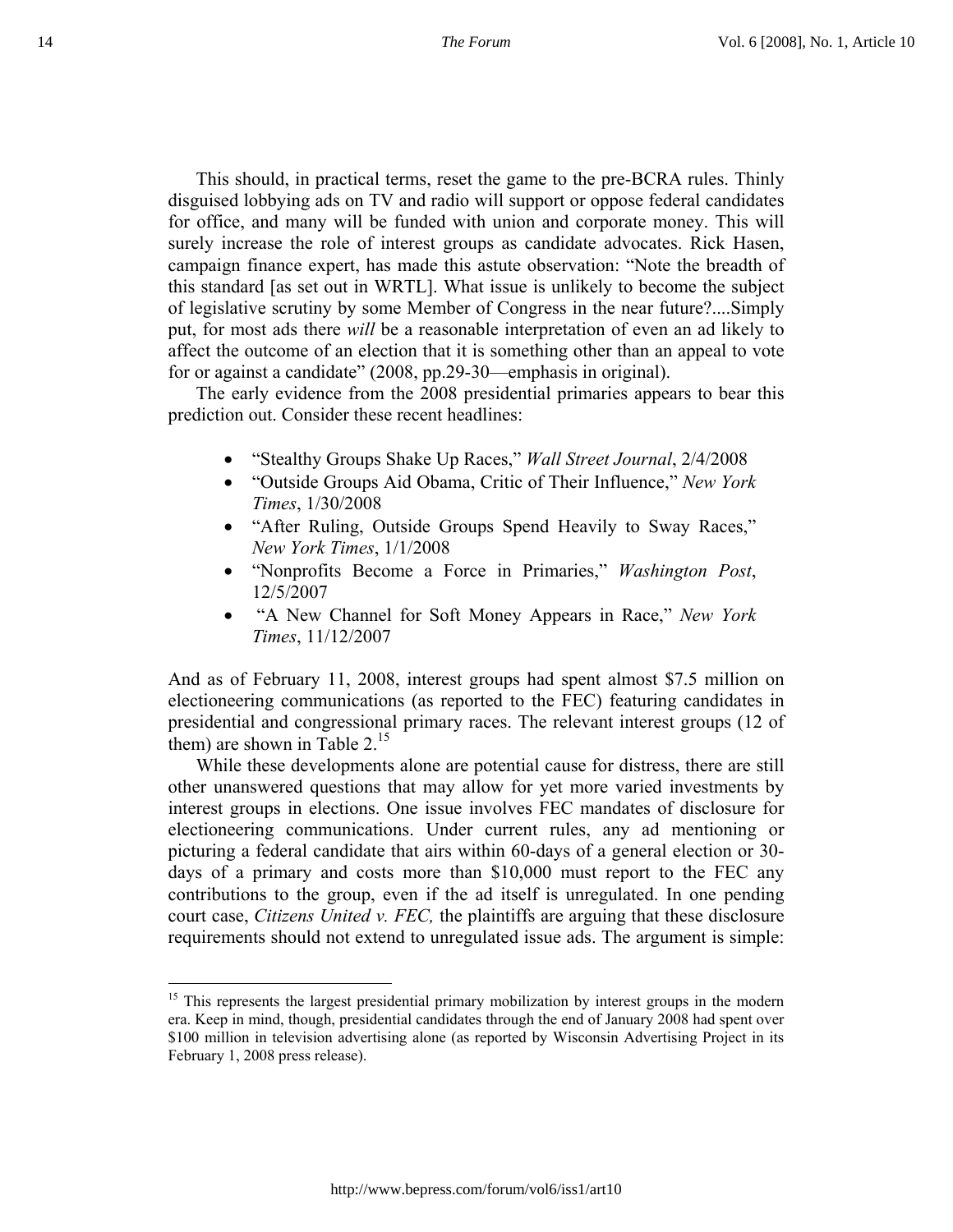$\overline{a}$ 

if the ad itself is judged to be issue advocacy, why should the sponsors report contributions to the Federal *Election* Commission?

If the Supreme Court hears the case and agrees with Citizens United, much of these electioneering communications will be funded with money that is impossible to track.<sup>16</sup> This is especially important for electioneering communications sponsored by non-profit 501c groups. 527s are required to report receipts and expenditures to the IRS, regardless of the timing and form of electioneering, but 501c donor lists are not disclosed, except to the FEC when they sponsor electioneering communications. As it stands, if a concerned voter or journalist is interested in tracking the source of funds used to air TV and radio attacks by interest groups close to Election Day, the FEC makes this endeavor fairly easy. If Citizens United is successful, though, the source of such funds will remain secret, and more money will consequently flow to 501c groups and certainly away from 527s. Keep in mind: disclosure does not exist currently for 501c phone banking and mailings, or for their TV and radio ads outside the 60 day and 30-day windows.

All told, broader deregulation of interest group campaign finance laws looms large on the horizon, and many expect interest groups to expand their electoral presence in this current election cycle. Whereas BCRA was a success relative to interest groups as investors, the evidence is convincing that it has failed miserably relative to efforts at group advocacy. I remain unconvinced, however, that such developments spell doom for American politics. I expand on this skepticism in the final section.

|                            |              | <b>Distributi</b> |                 |                     |
|----------------------------|--------------|-------------------|-----------------|---------------------|
| <b>Group Name</b>          | <b>State</b> | on                | <b>Receipts</b> | <b>Expenditures</b> |
| Alliance for a New America | VА           | 26-Dec-07         | \$10,000        | \$8,817             |
| Alliance for a New America | VA           | $26$ -Dec-07      | \$1,661,121     | \$1,659,598         |
| Alliance for a New America | VA.          | $15$ -Dec-07      | \$50,000        | \$170,801           |
| Alliance for a New America | VА           | $15$ -Dec-07      | \$841,121       | \$590,000           |
|                            |              |                   | \$2,562,242     | \$2,429,216         |
| <b>AFSCME AFL-CIO</b>      | DC           | $29$ -Jan-08      | \$0             | \$102,200           |
|                            |              |                   |                 |                     |
| <b>AFSCME AFL-CIO</b>      | DC           | $15$ -Jan-08      | \$0             | \$65,425            |
| <b>AFSCME AFL-CIO</b>      | DC           | $27 - Dec-07$     | \$0             | \$75,855            |
| <b>AFSCME AFL-CIO</b>      | DC           | $26$ -Dec-07      | \$0             | \$84,406            |
|                            |              |                   |                 |                     |

| <b>Table 2—Electioneering Communications in 2008 Primaries</b> |
|----------------------------------------------------------------|
| <b>Public</b>                                                  |

<sup>&</sup>lt;sup>16</sup> Disclosure requirements are some of the most accepted forms of campaign finance regulations. One argument of many free speech advocates is that disclosure alone is enough to protect democracy from the influence of money in politics. As such, it seems unlikely that disclosure is truly at risk, although the current Court seems eager to reconsider even accepted logics of *Buckley*.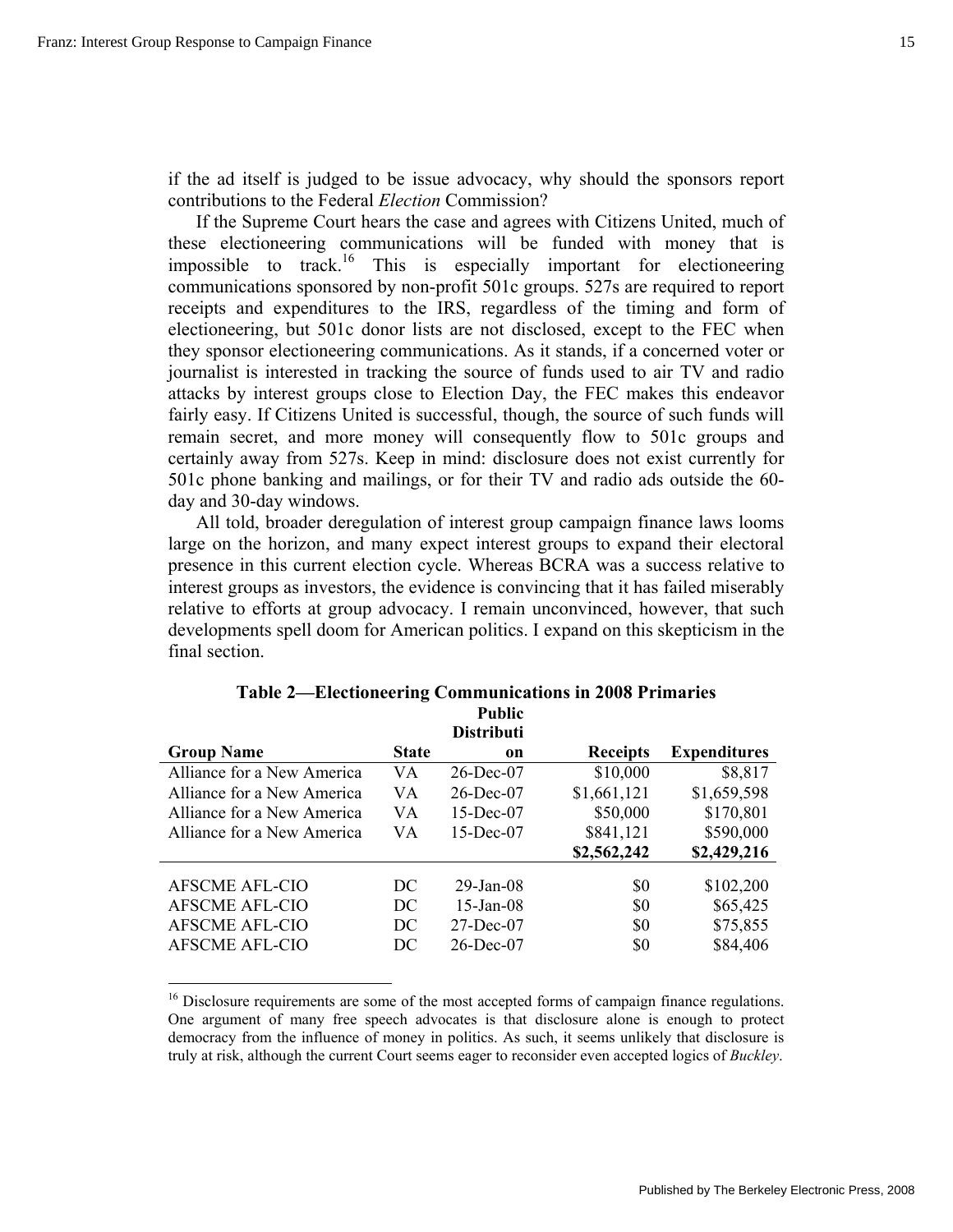| <b>AFSCME AFL-CIO</b>              | DC        | 20-Dec-07    | \$0         | \$156,333   |
|------------------------------------|-----------|--------------|-------------|-------------|
|                                    |           |              | \$0         | \$484,219   |
| American Right to Life             |           |              |             |             |
| Action                             | CO        | 19-Dec-07    | \$11,832    | \$11,832    |
| American Right to Life             |           |              |             |             |
| Action                             | CO        | $12$ -Jan-08 | \$12,900    | \$11,635    |
|                                    |           |              | \$24,732    | \$23,467    |
| California Nurses Association      | CA        | $10$ -Jan-08 | \$0         | \$150,000   |
| Club for Growth.net                | DC        | $9-Jan-08$   | \$332,000   | \$203,400   |
| Club for Growth.net                | DC        | 26-Dec-07    | \$304,500   | \$189,396   |
| Club for Growth.net                | DC        | 10-Dec-07    | \$375,000   | \$161,684   |
| Club for Growth.net                | DC        | 17-Dec-07    | \$200,000   | \$196,882   |
|                                    |           |              | \$1,211,500 | \$751,362   |
| <b>Elder Citizens for a Better</b> |           |              |             |             |
| Gov't                              | <b>MD</b> | 5-Feb-08     | \$20,000    | \$20,000    |
| Freedom's Watch, Inc.              | DC        | 8-Dec-07     | \$86,000    | \$79,317    |
| National Education                 |           |              |             |             |
| Association                        | DC        | 24-Jan-08    | \$0         | \$101,200   |
| The One Campaign                   | DC        | 15-Dec-07    | \$0         | \$2,025,000 |
| PowerPac.org                       | CA        | 3-Feb-08     | \$0         | \$40,600    |
| PowerPac.org                       | CA        | 2-Feb-08     | \$0         | \$120,370   |
| PowerPac.org                       | CA        | 31-Jan-08    | \$0         | \$60,000    |
| PowerPac.org                       | CA        | 29-Jan-08    | \$0         | \$45,300    |
| PowerPac.org                       | CA        | 27-Jan-08    | \$0         | \$25,304    |
| PowerPac.org                       | CA        | 28-Jan-08    | \$0         | \$10,281    |
| PowerPac.org                       | CA        | 26-Jan-08    | \$0         | \$44,700    |
| PowerPac.org                       | CA        | $23$ -Jan-08 | \$0         | \$154,203   |
| PowerPac.org                       | CA        | $21$ -Jan-08 | \$0         | \$245,315   |
|                                    |           |              | \$0         | \$746,073   |
| Republicans Who Care               | DC        | 28-Jan-08    | \$200,000   | \$180,000   |
| Working for Working                |           |              |             |             |
| Americans                          | NV        | 13-Dec-07    | \$523,040   | \$482,250   |
|                                    |           |              | \$4,627,514 | \$7,472,104 |

\*Figures are from FEC Electioneering Commission Reports, through February 11, 2008

\*Expenditures refer to the totals for the reporting period. Receipts refer to any contribution totaling more than \$1,000 in the previous calendar year. If groups have a substantial budget and receive limited contributions, reported expenditures can exceed reported receipts.

## **Interest Groups as democrats**

In brief, there may be a trade-off for those reformers who want to remove interest group money from electoral politics. It is, after all, intense political competition between the Democrats and Republicans that motivates any expansion of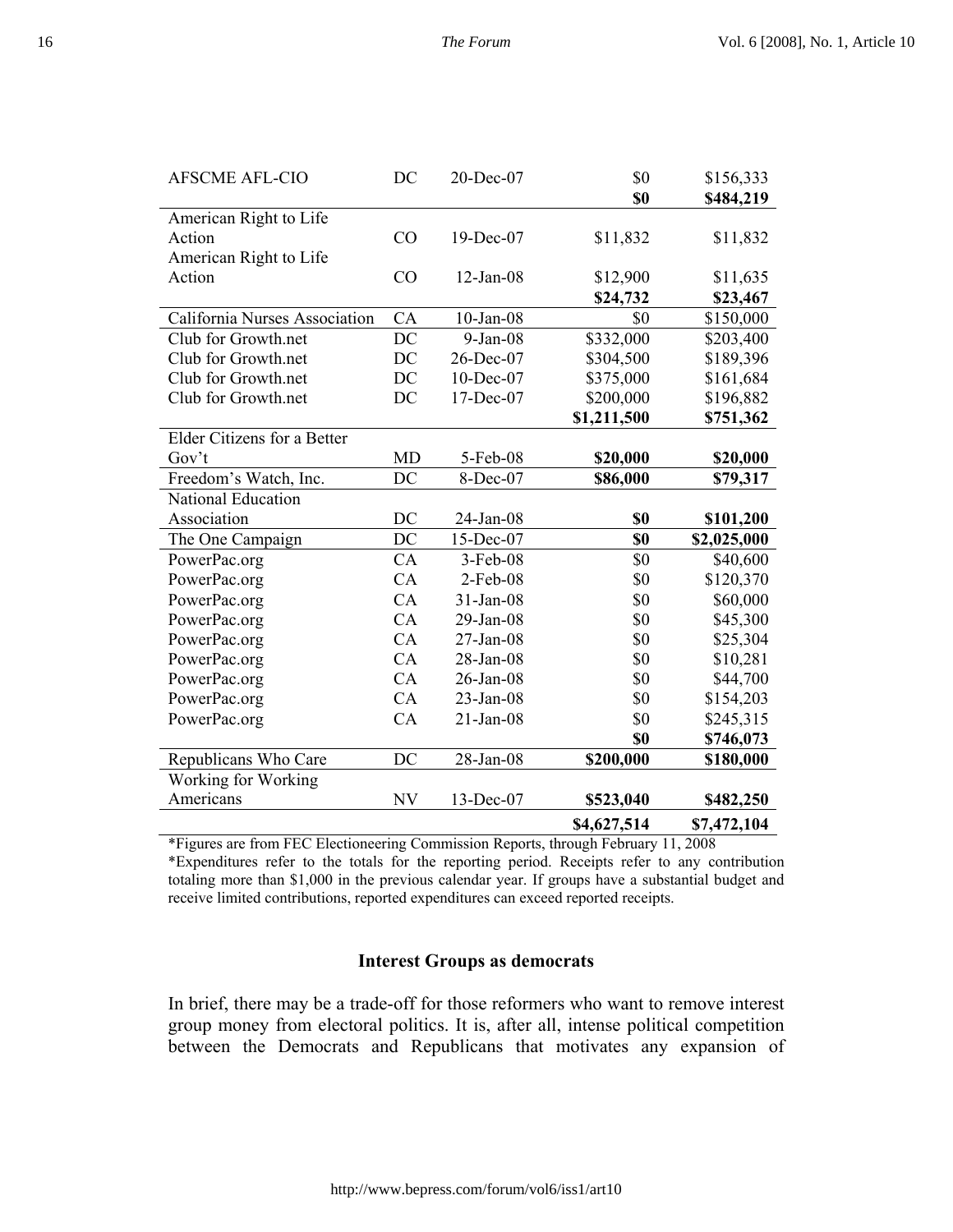electioneering by interest groups. Thus the polarized partisan politics after 1994 is undeniably the chief reason for the emergence of soft money and issue advocacy.17 Attempts to constrain the flow of money in elections may work for a time, but as interest groups react to a consequential political context, they will mobilize to expand their resource base.

Indeed, the speedy explosion of 527s in the 2004 elections stands in contrast to the relatively slow emergence of issue advocacy, which took nearly two decades to "explode" onto the political scene. If the latter development is curious because it took so long, the former is intriguing because it happened so fast. Both changes are explained by the same mechanism, though: interest groups and other political actors will find campaign finance loopholes when there is a political and electoral motivation to find them. I should stress that this is not the simplistic hydraulic theory of campaign finance, which asserts that money is like water and always finds a path. Instead, I would argue that without the electoral impetus, there is little incentive for more money, in new and varied forms, to flow into the process.

On the other hand, here is the trade-off. Party theorists are thrilled to see a competitive political process where parties are polarized and differences matter. And although competitiveness has declined at the individual level in the last 20 years, meaning that fewer citizens vote in elections that are close, competitiveness has increased at the macro or institutional level, meaning that polarized parties fight aggressively in a handful of races for majorities in Congress and for control of the policymaking agenda in Washington. Which do we value more? A competitive partisan context where interest groups continue to spend vast sums on elections, to the dismay of reform advocates? Or an electoral process where groups play a more limited role but where the outcome is pretty much known, to the dismay of many democratic theorists? Indeed, I am not sure that we can escape such a trade-off.

Consider a further question: is interest group money spent on electioneering worse for democracy than money spent on lobbying? Which *should* we prefer? Independent and uncoordinated interest group electioneering that directly touches the voter? Or less visible lobbying by interest groups on K Street, fueled in part through contributions of hard and soft money? The bulk of empirical evidence suggests that PAC money almost never buys votes on the House and Senate floor, but it *does* buy access to policymakers at key moments of policymaking (Hall and Wayman 1990; Smith 1995). Even Brad Smith, a persuasive critic of campaign finance regulation and a former FEC commissioner, admits that when it comes to legislating, the potential for corruption and influence peddling is far greater than in the world of electoral politics (2001, pp. 76-77).

 $17$  I discuss this in much more detail in Franz (2008).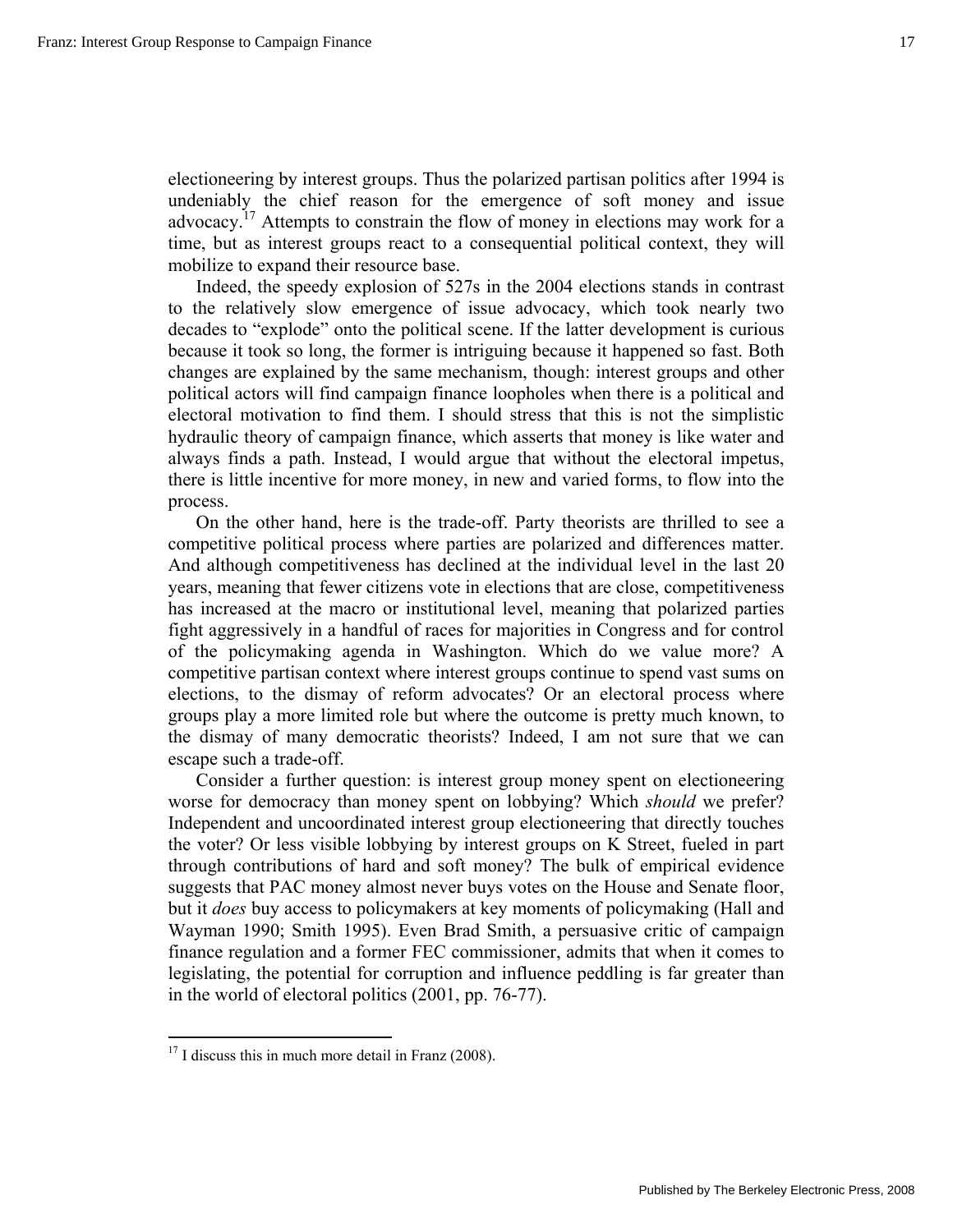This concern extends far beyond the limited effect of regulated contributions. When Congress passed the Honest Leadership and Open Government Act in 2007, it contained provisions about lobbying gifts to elected officials, candidates' use of private airplanes, and disclosure for lobbying activity and budget earmarks. The act was motivated by a real concern that the relationship between lobbyist and legislator was too cozy and too invisible.

Of course, interest groups provide valuable information and expertise in the drafting and implementation of public policy—this should not be forgotten. But voters never know the true influence of lobbyists, and sporadic media coverage of lobbyist-funded golf trips and expensive meals do little to assuage the concerns of voters. In this sense, access politics presents real opportunities for consequential influence, and voters have few tools available to hold legislators accountable for any improper relationships.

In this light, the struggle over which groups can fund TV ads might not be so worrisome. After all, when interest groups try to convince voters to support certain candidates, *voters keep the power*. If concerned citizens are worried about soft money ads and who funds them, voters will discount the messages. If these voters dislike certain political products, like obvious electioneering disguised as issue advocacy, we might expect them to vote with their remote controls and turn the channel. And if voters care not about issue ads and soft money, which seems to be the case, since respondents in public opinion polls almost never list campaign finance as a major problem in American politics, then all of the handwringing over finance reform may be misplaced energy.

Furthermore, there is considerable evidence that exposure to campaign advertising is a good thing. Recent scholarship has consistently uncovered a link between ads and increased campaign knowledge and interest (Franz et al 2007), in addition to numerous null effects (Krasno and Green 2008). And meta-analytic assessments of negative advertising in particular find only sparse evidence that ads undermine the health of American democracy (with lower participation, for example: Lau et al 2007). The old line that TV ads are bad for America seems exactly that—an old line.

Having said that, in the next few years the fault lines of campaign finance regulation will be on two fronts: first, the boundary between political and nonpolitical organizations, the latter being largely exempt from requirements on reporting and fund-raising, and second, the standards for which candidatemention ads are excepted from the rules on electioneering communication. If we regulate activity too much, with too expansive a standard, we come close to unreasonable restrictions on free speech. For example, is it reasonable to mandate that Planned Parenthood fund its pro-choice citizen education, or the NRA fund its ads about gun safety, with hard money? How about forcing groups that sponsor public service announcements about drunk driving or churches that air ads about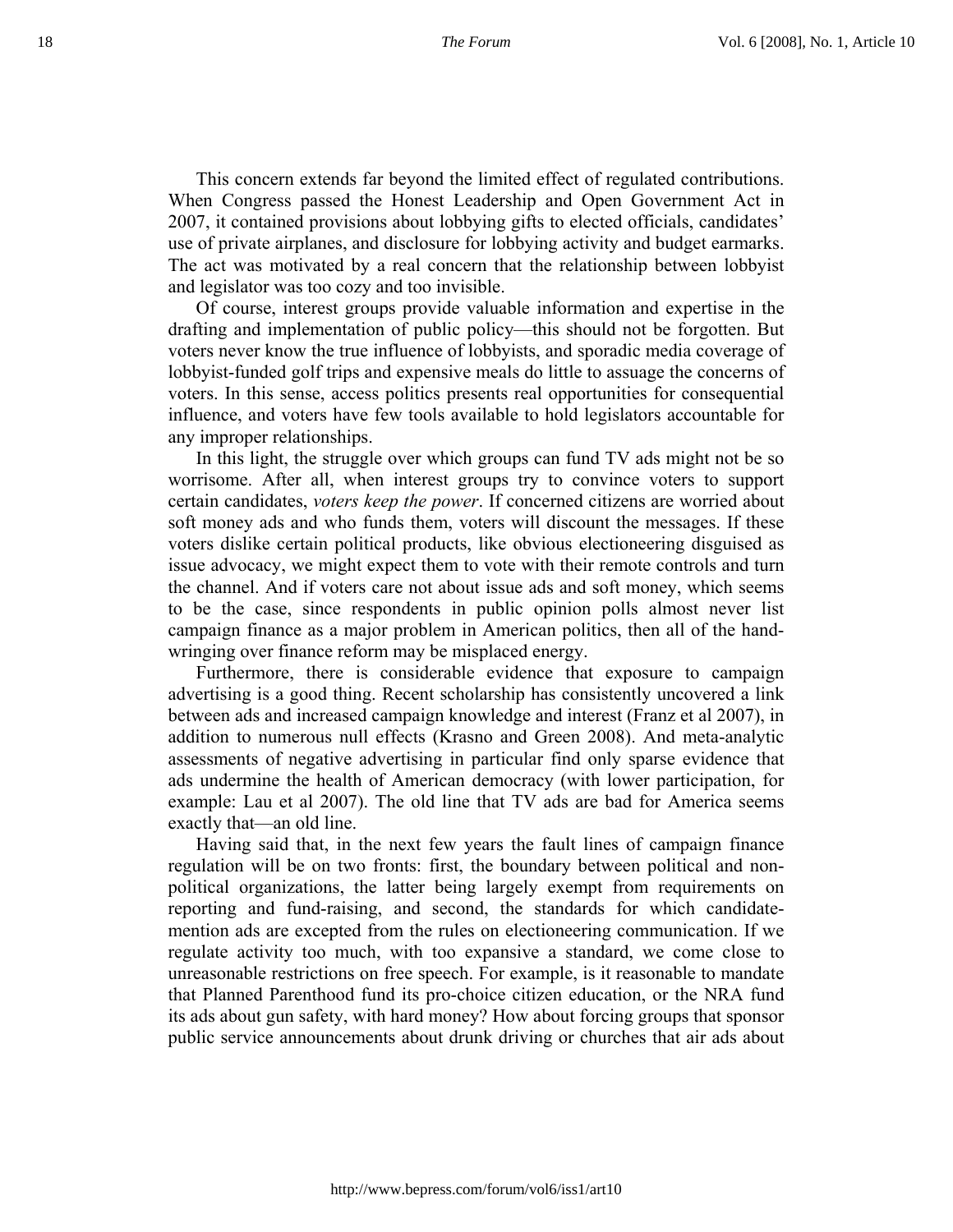their congregation to fund this activity with hard dollars? Both are possible if we define anything even remotely political and said close to an election as implicit candidate advocacy.

For example, this past December, the organization One.org aired a television ad in a few media markets where presidential primaries were being waged. The ad urged voters to consider the candidates, look at their issue positions, and make an informed choice. Figure 4 shows four screen shots from the ad, which pictured the campaign stickers of all Democratic and Republican candidates for president. The ad is an issue ad, no doubt. While there might be an implicit pro-Democratic message somewhere in the group's larger agenda, this is invisible in the ad itself. A strict standard would force the ad to be funded with hard money, and the spot would be considered candidate advocacy. This seems too expansive. The organization was simply urging voters to care about the elections. Why force the group to behave *as if* it were working for the victory or defeat of a specific candidate?



On the other hand, with a vigorous defense of speech rights close to Election Day comes the possibility for a complete dismantling of distinctions between election and issue advocacy. The Supreme Court has maintained for more than a generation that regulations on election advocacy are acceptable if they help limit the "appearance of corruption." In that sense, very few people want the complete elimination of campaign finance restrictions. But once you defend at least some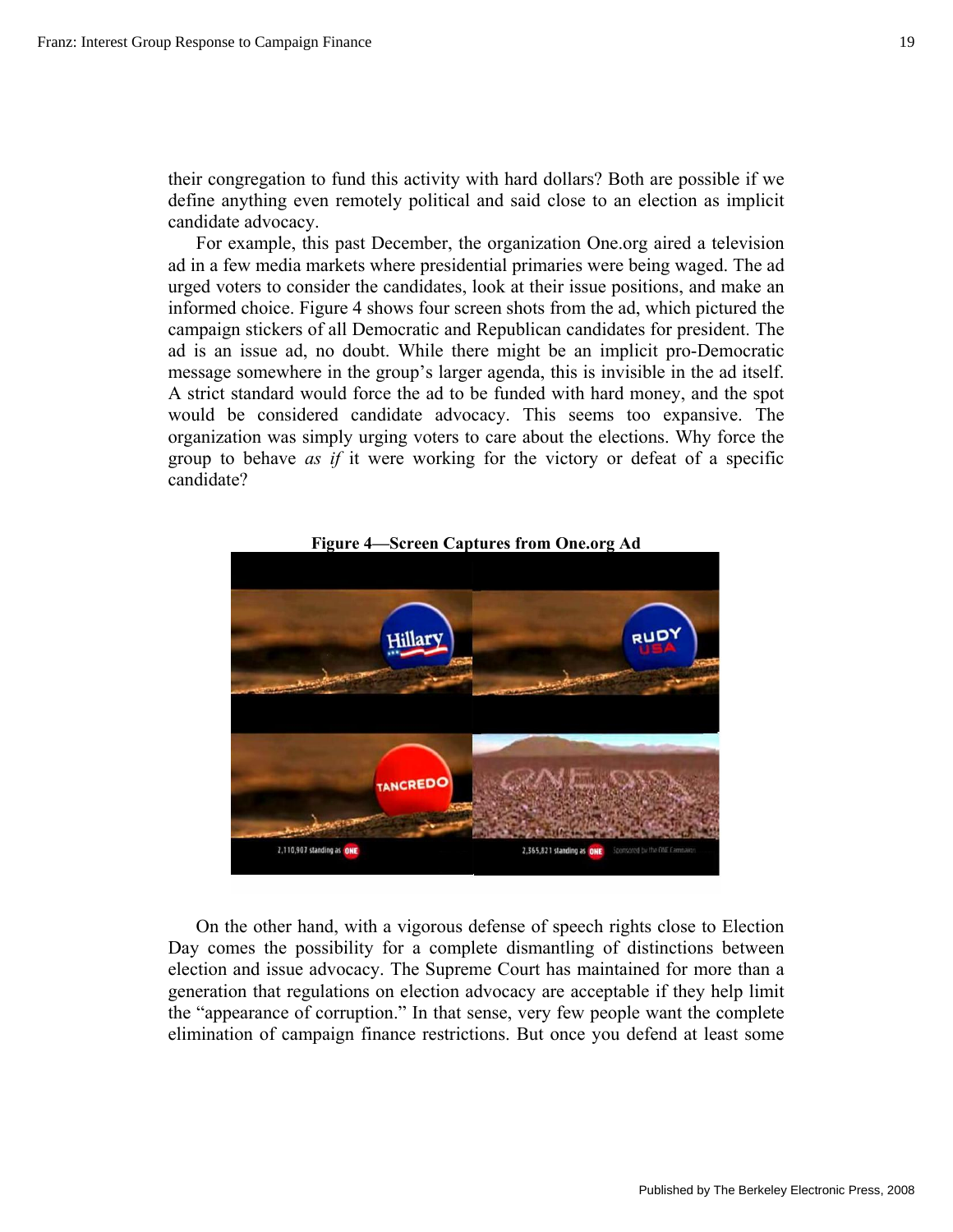regulations on election-related speech, it becomes next to impossible to define a standard that does not potentially touch genuine issue-related speech (as with the One.org spot). The candidate-mention test was designed to be that standard, but it appears open to considerable criticism. How do we manage that problem then? How do we protect issue speech if no one can agree on a definition? The conundrum approaches becoming an existential concern.

The bottom line, however, is that when interest groups work to convince voters to make certain decisions, we should treat such advocacy with an open mind. If disclosure of electioneering communications is overturned, however, voters will lose some of the tools needed to hold interest groups accountable. Given the near impossible task of delineating election from issue advocacy, I would suggest a compromise:

- First, I recommend embracing lenient standards on issue advocacy. On this score, it must be said plainly: the fight is lost! Issue advocacy is here to stay. In addition, the current FEC rules differentiating issue from express advocacy are functionally a mess, and express advocacy is easily circumvented. It is time for reformers to give up the ghost and move on.
- On the other hand, I recommend far stronger and more expansive rules on disclosure. Any public communication (by a 527 or 501c) featuring or picturing a candidate at any time in the year should be disclosed to the FEC and donor lists should be made public.

Whereas my first recommendation grants interest groups plenty of opportunity to support candidates but avoid regulation, this second recommendation gives voters the chance to track the source of the electioneering. Some may object with the claim that free speech must sometimes be allowed anonymity (Smith 2001, pp.220-225), but I only anticipate such a problem in the most rare circumstances.18 Ultimately, elected officials must compromise on these issues, lest we risk the landscape of campaign finance laws being set by litigation. Such a patchwork of judicial activism is unlikely to satisfy anyone. In addition, it may be time to shift our reformist energies to other matters (see, for example, the Malbin article in this issue) and leave it to voters to accept or discount non-candidate messages.<sup>19</sup>

1

<sup>&</sup>lt;sup>18</sup> This recommendation is also the complete opposite of Ackerman and Ayres's (2002) proposal to institute secret donation booths that shield even the candidate from tracing contributions. I grant that such an idea is interesting, but it has almost no chance of becoming a reality.

 $19$  I anticipate one specific reaction to this: it is hard enough to get citizens to vote; giving them even more responsibility in elections (to look up the donor rolls of interest groups, for example) seems unrealistic. Perhaps, but this is not an interest group problem. If voters are too busy or too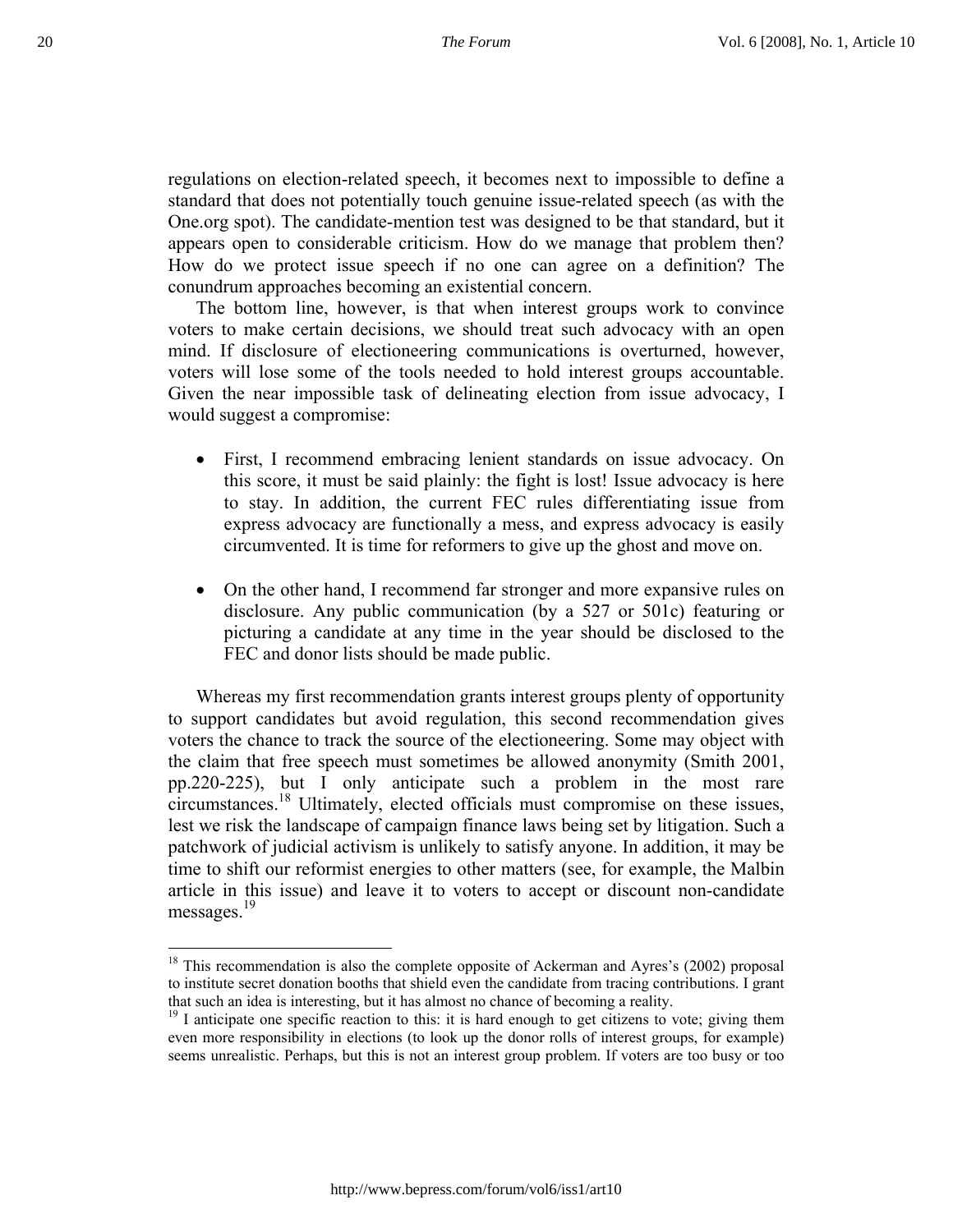## **Conclusion**

I have hoped to suggest here that electioneering by interest groups has entered a new phase with the coming election. The *WRTL* case has guaranteed this. At the same, however, I caution against embracing the pessimism of the most vocal advocates of reform. As a proportion of all funds, investments by interest groups in candidates and parties are lower now than in the previous 20 years, and advocacy by interest groups is largely bankrolled by a relatively small number of groups. Even if this were greatly expanded, though, voters remain the gatekeepers of any success by interest groups in this realm. This is unlike the far more hidden politics of lobbying, where interest groups can hold considerable power over the drafting and implementation of legislation. We would be better served to focus more energy on lobbying by interest groups. Demanding more disclosure in this regard and extending regulations on impermissible lobbying practices would do far more to limit influence by interest groups than any attempt to limit or prevent clever TV ads.

The future of campaign finance regulations is unknown. The Supreme Court today is far removed from the *Buckley* or *McConnell* courts. Even if John McCain were elected president, he may not abate the deregulatory trend. During the primaries this year, he opted not to accept matching funds from the FEC, and he is currently considering opting out of the general election system. Furthermore, we can hardly be assured that President McCain would appoint a pro-BCRA justice. As Bob Bauer has noted on his blog (http://www.moresoftmoneyhardlaw.com), would we actually expect McCain to prioritize campaign finance reform over other controversial issues when selecting justices? A recent *Wall Street Journal* editorial even raised a question about loans McCain secured to fund his presidential campaign, suggesting he used his influence as a sitting Senator (see *Wall Street Journal*, A16, 2/14/2008). If the dean of campaign finance reform cannot be counted on to expand or solidify the spirit of BCRA, would any president?

Ultimately, my response is less perturbing. While there are some areas of concern—I am no Pollyanna when it comes to the consequences of deregulation—is it not time to focus on areas where influence sidesteps citizens and removes power from voters?

apathetic to care about issue advocacy, and if interest groups sponsor very persuasive campaign ads that do, at times, sway election outcomes, why blame interest groups for this success? I would urge reformers to focus their energies instead on educating voters and energizing the electorate.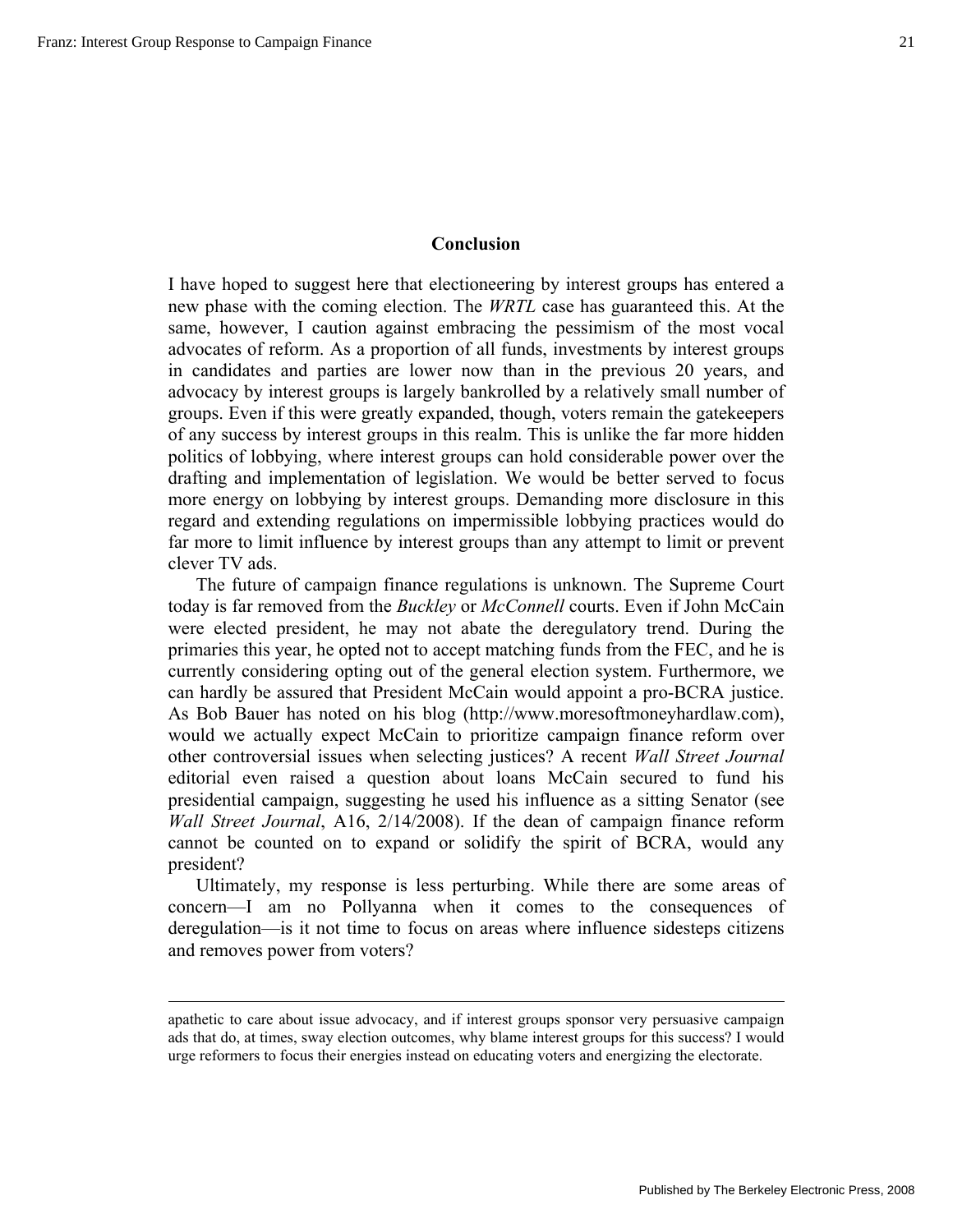## **References**

- Ackerman, Bruce and Ian Ayres. 2002. *Voting With Dollars: A New Paradigm for Campaign Finance*. New Haven: Yale University Press.
- Ansolabehere, Stephen, John de Figueiredo and James Snyder. 2003. "Why is There so Little Money in U.S. Politics?" *Journal of Economic Perspectives* 17(1):105-130.
- Boatright, Robert. 2007. "Situating the New 527 Organizations in Interest Group Theory," *The Forum*: Vol. 5: No. 2, Article 5. Available at: http://www.bepress.com/forum/vol5/iss2/art5
- Corrado, Anthony. 2005. "Money and Politics: A History of Campaign Finance Law," in Anthony Corrado, Thomas Mann, Daniel Ortiz, and Trevor Potter (eds). *The New Campaign Finance Sourcebook*. Washington, D.C: Brookings Institution Press.
- Corrado, Anthony. 2006. "Party Finance in the Wake of BCRA: An Overview," in *The Election after Reform: Money, Politics and the Bipartisan Campaign Reform Act*, ed. Michael J. Malbin. Rowman and Littlefield.
- Corrado, Anthony, Thomas Mann, Daniel Ortiz, and Trevor Potter. 2005. *The New Campaign Finance Sourcebook*. Washington, D.C.: Brookings Institution Press.
- Franz, Michael M. 2008. *Choices and Changes: Interest Groups in the Electoral Process*. Philadelphia, PA: Temple University Press.
- Franz, Michael, Paul Freedman, Kenneth Goldstein, and Travis Ridout. 2007. *Campaign Advertising and American Democracy* Philadelphia: Temple University Press.
- Gerber, Alan S., and Donald P. Green. 2000. ''The Effects of Canvassing, Telephone Calls, and Direct Mail on Voter Turnout: A Field Experiment.'' *American Political Science Review* 94 (3): 653–63.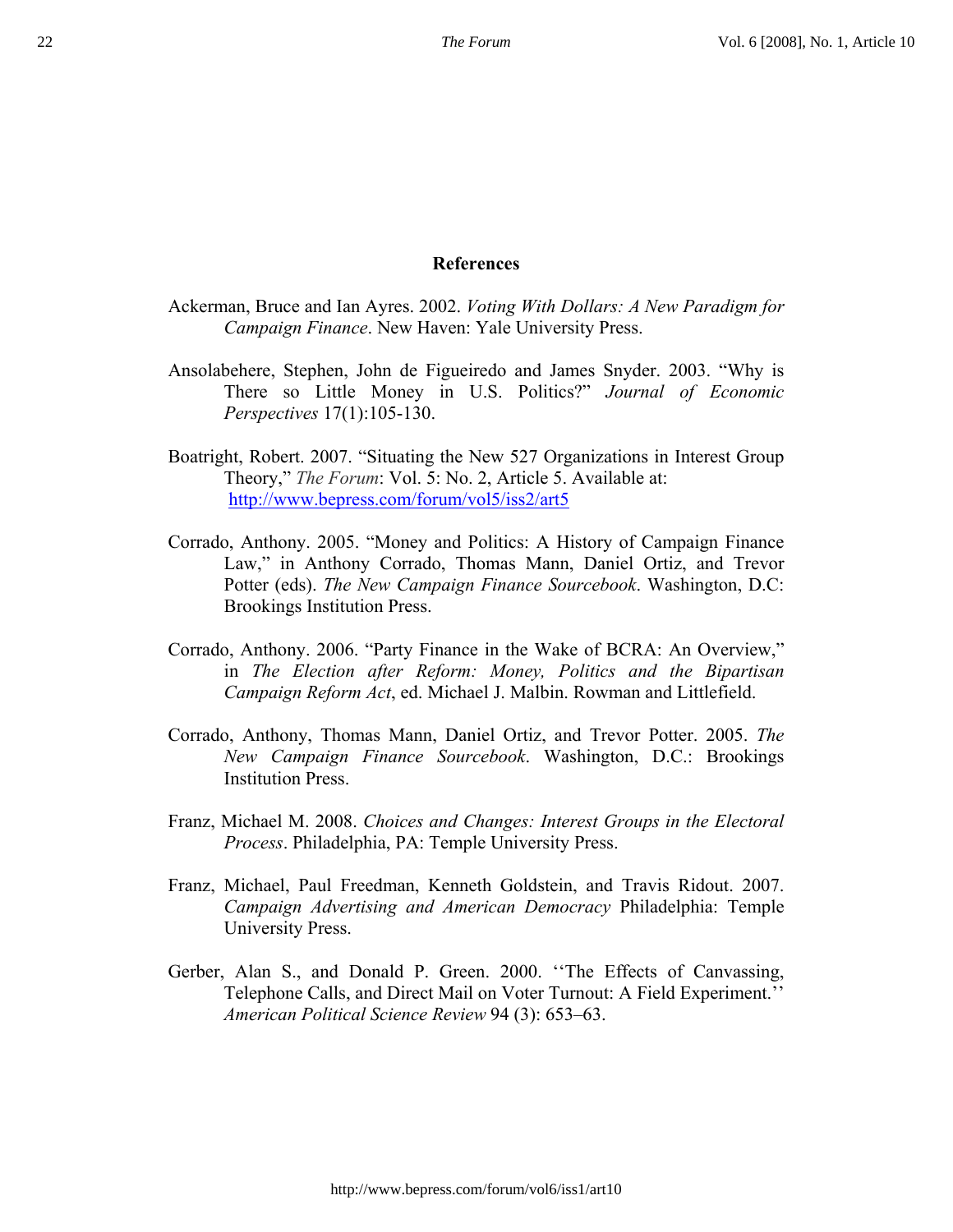- Green, Mark. 2002. *Selling Out: How Big Corporate Money Buys Elections, Rams Through Legislation, and Betrays Our Democracy*. New York: ReganBooks.
- Hall, Richard and Frank Wayman. 1990. "Buying Time: Moneyed Interests and the Mobilization of Bias in Congressional Committees." *American Political Science Review* 90(4): 797-820.
- Hasen, Rick. 2008. "Beyond Incoherence: The Roberts Court's Deregulatory Turn in FEC v. Wisconsin Right to Life," *Minnesota Law Review*.
- Jacobson, Gary. 2006. "The First Congressional Elections After BCRA," in *The Election after Reform: Money, Politics and the Bipartisan Campaign Reform Act*, ed. Michael J. Malbin. Rowman and Littlefield.
- Krasno, Jonathan, and Green, Donald. 2008. ''Do Televised Presidential Ads Increase Voter Turnout? Evidence from a Natural Experiment.'' *The Journal of Politics* 70 (1).
- Lau, Richard, Lee Sigelman, and Ivy Brown Rovner. 2007. "The Effects of Negative Political Campaigns: A Meta-Analytic Reassessment," *The Journal of Politics*. 69(4): 1176-1209.
- Magleby, David and J. Quin Monson. 2004. The Last Hurrah? Soft Money and Issue Advocacy in the 2002 Congressional Elections. Washington, D.C.: Brookings Institution Press.
- Magleby, David and Kelly Patterson. 2006. "Stepping Out of the Shadows? Ground War Activity in 2004," in *The Election after Reform: Money, Politics and the Bipartisan Campaign Reform Act*, ed. Michael J. Malbin. Rowman and Littlefield.
- McCarty, Nolan and Lawrence Rothenberg. 2000. "Coalitional Maintenance: Politicians, Parties, and Organized Groups." *American Politics Quarterly* 28(3):291-308.
- Petracca, Mark, ed. 1992. *The Politics of Interests: Interest Groups Transformed*. Boulder, CO.: Westview Press.
- Rozell, Mark and Clyde Wilcox. 1999. *Interest Groups in American Campaigns*. Washington, D.C: CG Press.